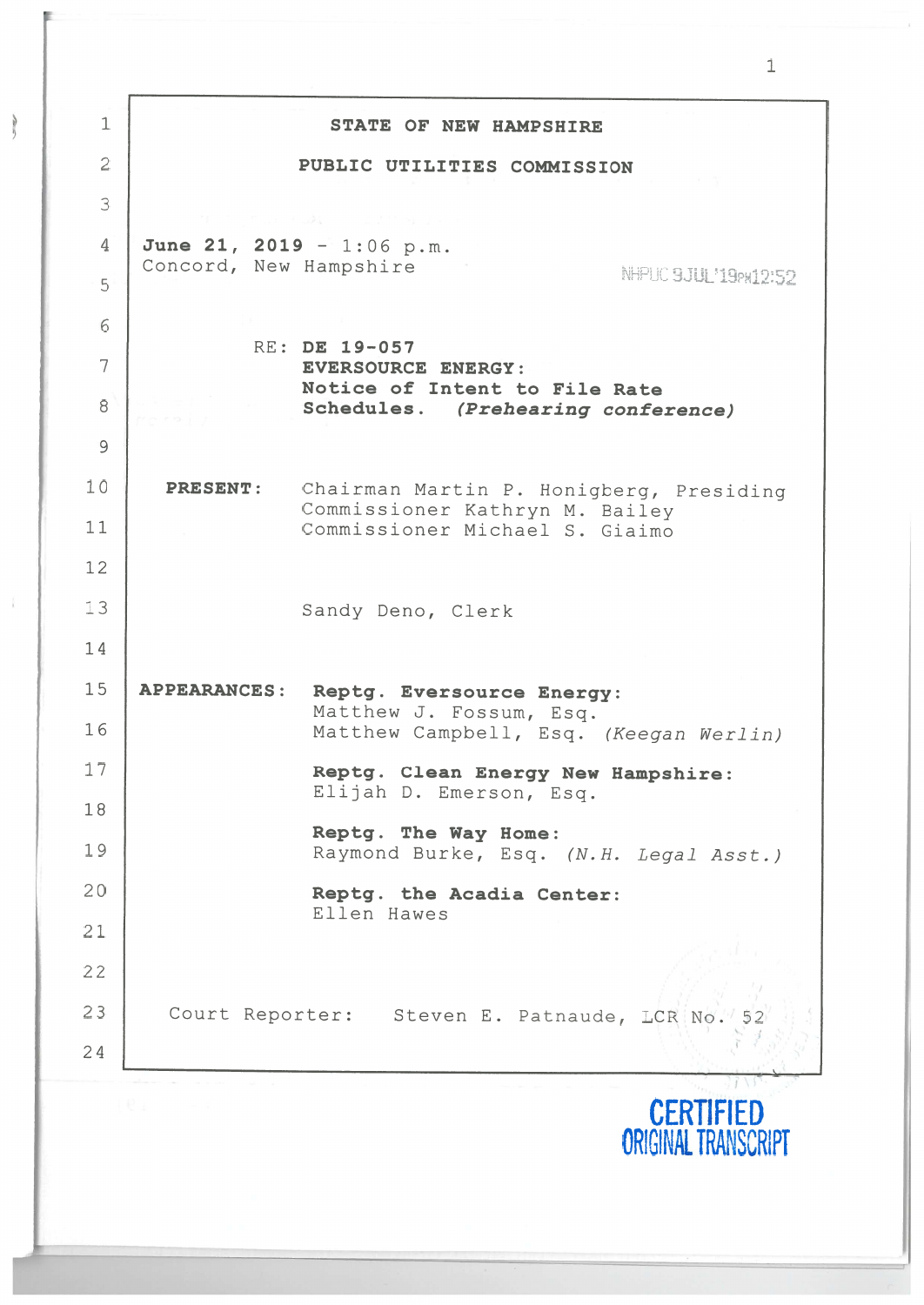| $\mathbf 1$  |              |                                                                         |
|--------------|--------------|-------------------------------------------------------------------------|
| $\mathbf{2}$ |              | APPEARANCES: $(C \circ n \ t \ i \ n \ u \ e \ d)$                      |
| 3            |              | Reptg. Residential Ratepayers:<br>D. Maurice Kreis, Esq., Consumer Adv. |
| 4            |              | Brian D. Buckley, Esq.<br>Pradip Chattopadhyay, Asst. Cons. Adv.        |
| 5            |              | James Brennan, Finance Director<br>Office of Consumer Advocate          |
| 6            |              | Reptg. PUC Staff:                                                       |
| 7            |              | Suzanne G. Amidon, Esq.<br>Richard Chagnon, Assistant Director/         |
| 8            |              | Electric Division                                                       |
| 9            |              |                                                                         |
| 10           |              |                                                                         |
| 11           |              |                                                                         |
| 12           |              |                                                                         |
| 13           |              |                                                                         |
| 14           |              |                                                                         |
| 15           |              |                                                                         |
| 16           |              |                                                                         |
| 17           |              |                                                                         |
| 18           |              |                                                                         |
| 19           |              |                                                                         |
| 20           |              |                                                                         |
| 21           |              |                                                                         |
| 22           |              |                                                                         |
| 23           |              |                                                                         |
| 24           |              |                                                                         |
|              | $\left\{$ DE | 19-057} [Prehearing conference] {06-21-19}                              |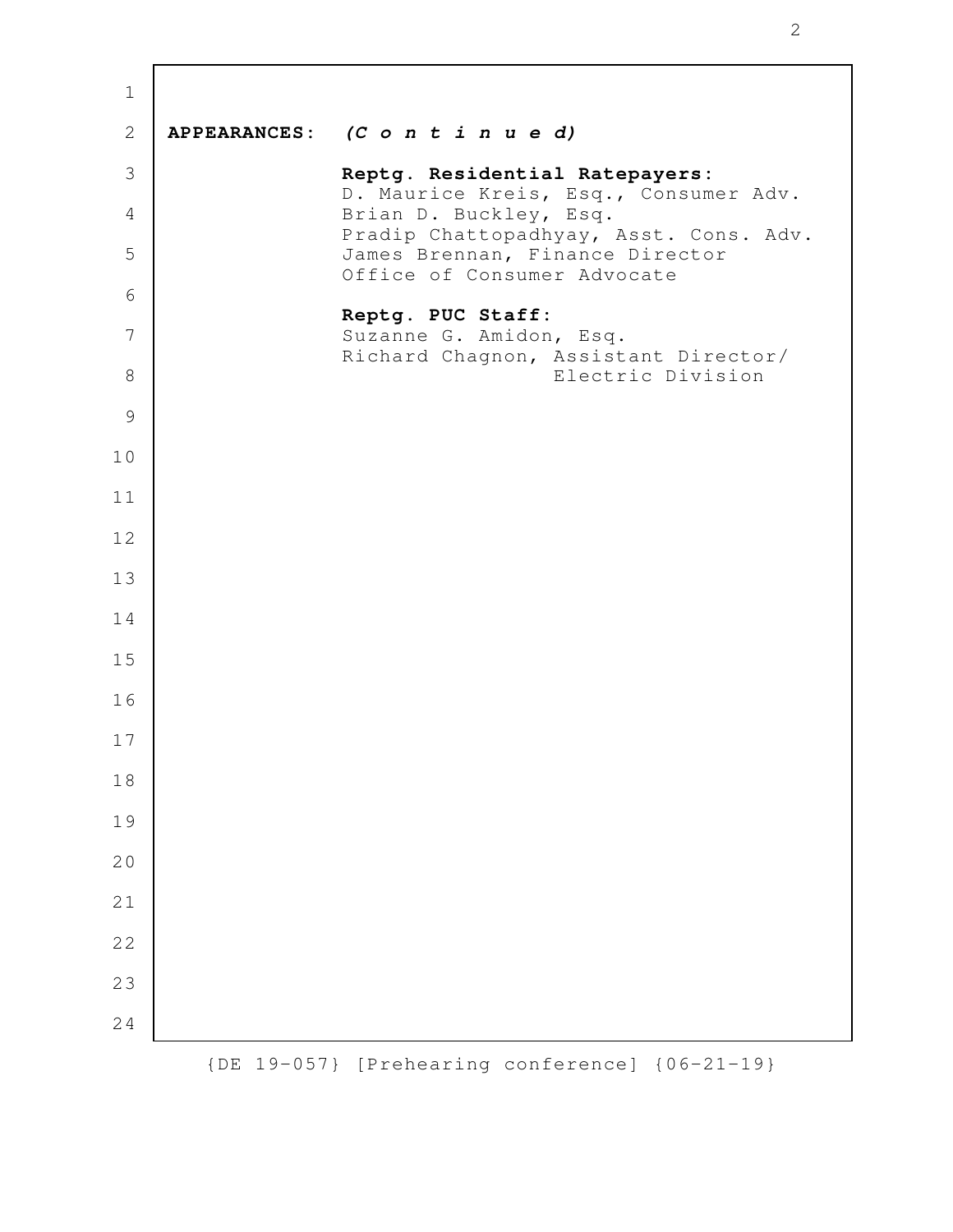| $\mathbf 1$    |               |                                                             |                 |
|----------------|---------------|-------------------------------------------------------------|-----------------|
| $\overline{2}$ |               | INDEX                                                       |                 |
| 3              |               |                                                             | PAGE NO.        |
| $\overline{4}$ |               | ISSUE: Petitions to Intervene by<br>Walmart & Acadia Center | 5               |
| 5              |               |                                                             |                 |
| 6              |               | $\star$<br>$\star$<br>$\star$                               |                 |
| $\overline{7}$ |               |                                                             |                 |
| 8              |               | STATEMENTS OF PRELIMINARY POSITION BY:                      |                 |
| $\mathcal{G}$  |               | Mr. Fossum                                                  | $7\phantom{.0}$ |
| 10             |               | Mr. Emerson                                                 | 11              |
| 11             |               | Mr. Burke                                                   | 13              |
| 12             |               | Ms. Hawes                                                   | 16              |
| 13             |               | Mr. Kreis                                                   | 17              |
| 14             |               | Ms. Amidon                                                  | 23              |
| 15             |               |                                                             |                 |
| 16             | QUESTIONS BY: |                                                             |                 |
| 17             |               | Chairman Honigberg                                          | 24              |
| 18             |               |                                                             |                 |
| 19             |               |                                                             |                 |
| 20             |               |                                                             |                 |
| 21             |               |                                                             |                 |
| 22             |               |                                                             |                 |
| 23             |               |                                                             |                 |
| 24             |               |                                                             |                 |
|                |               | $\{DE\ 19-057\}$ [Prehearing conference] $\{06-21-19\}$     |                 |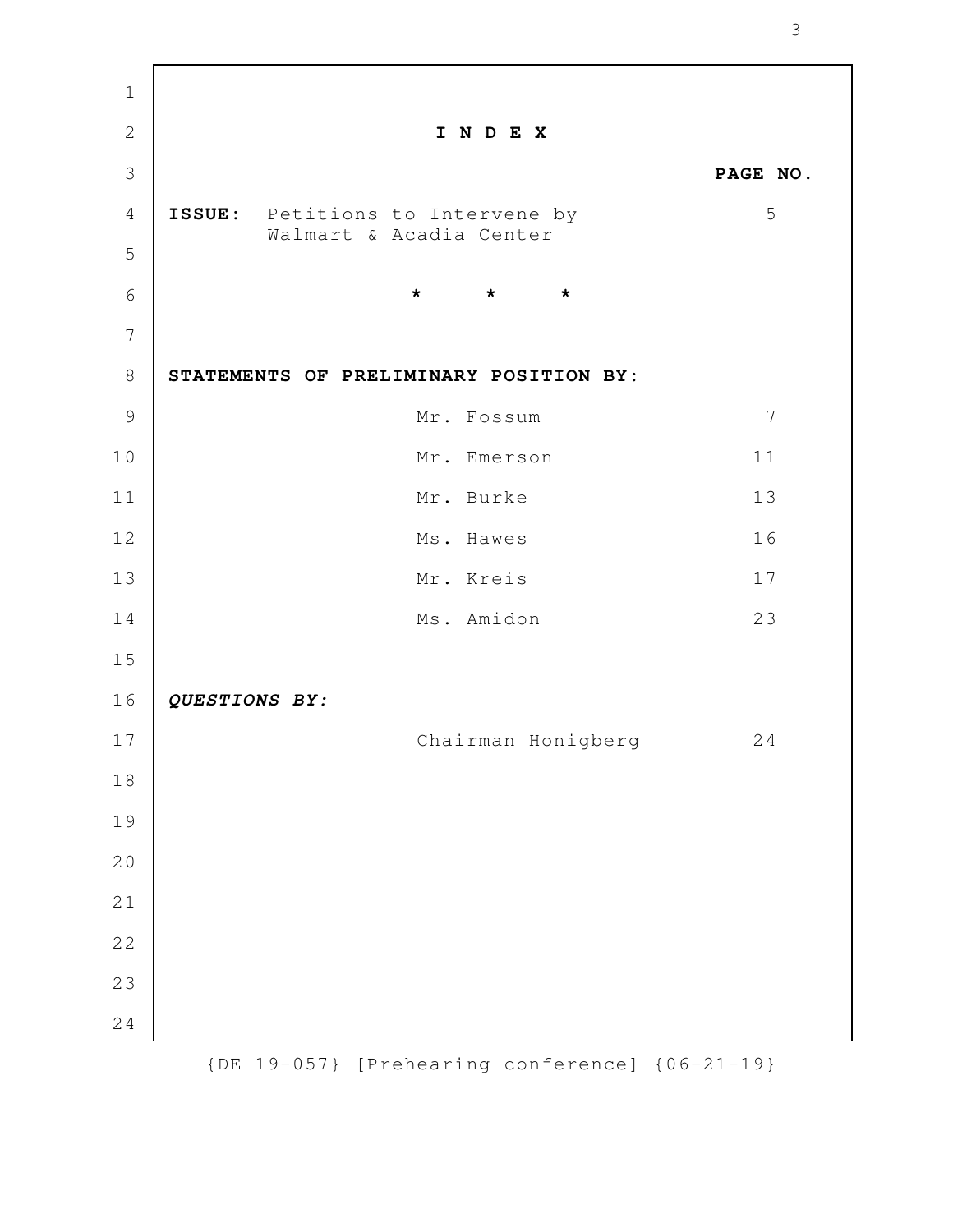| $\mathbf 1$     | PROCEEDING                                              |
|-----------------|---------------------------------------------------------|
| $\overline{2}$  | CHAIRMAN HONIGBERG: Good afternoon,                     |
| 3               | everyone. We are here in Docket DE 19-057,              |
| 4               | which is Eversource's rate case. This is a              |
| 5               | prehearing conference on its permanent rate             |
| 6               | request. There will be a technical session              |
| $7\phantom{.0}$ | that follows.                                           |
| $8\,$           | Before we do anything else, let's                       |
| $\mathsf 9$     | take appearances.                                       |
| 10              | MR. FOSSUM: Good toasty afternoon,                      |
| 11              | Commissioners. Matthew Fossum, here for Public          |
| 12              | Service Company of New Hampshire, doing                 |
| 13              | business as Eversource Energy. With me this             |
| 14              | afternoon is Matt Campbell, from the law firm           |
| 15              | Keegan Werlin, assisting the Company with this          |
| 16              | case.                                                   |
| 17              | MR. EMERSON: Eli Emerson, from                          |
| 18              | Primmer, Piper, Eggleston & Cramer, on behalf           |
| 19              | of Clean Energy New Hampshire.                          |
| 20              | MR. BURKE: Good afternoon,                              |
| 21              | Commissioners. Raymond Burke, from New                  |
| 22              | Hampshire Legal Assistance, here on behalf of           |
| 23              | our client, The Way Home.                               |
| 24              | MS. HAWES: Good afternoon. Ellen                        |
|                 | $\{DE\ 19-057\}$ [Prehearing conference] $\{06-21-19\}$ |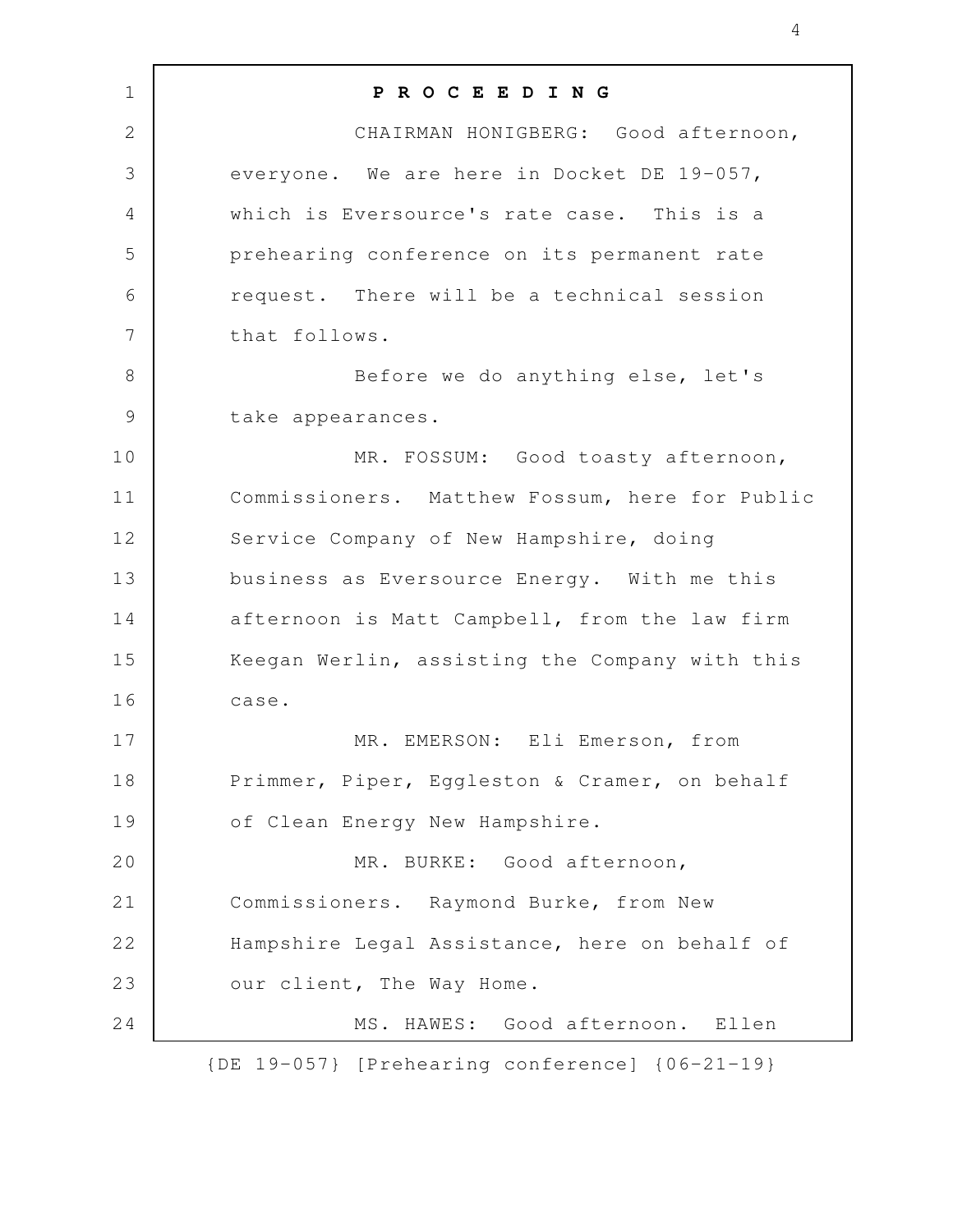Hawes, from Acadia Center. MR. KREIS: Good afternoon. I'm D. Maurice Kreis, the Consumer Advocate, here on behalf of residential utility customers, with my entire team this afternoon. MS. AMIDON: Good afternoon. Suzanne Amidon, for Commission Staff. There are several members of the Electric Division in the room, and to my left is the Assistant Director of the Electric Division, Rich Chagnon. CHAIRMAN HONIGBERG: All right. I know we have dealt with some interventions already, but I think we have two new requests to intervene, from Walmart and from the Acadia Center. Mr. Fossum, does the Company have any position? MR. FOSSUM: The Company has no position on either. CHAIRMAN HONIGBERG: Does anyone else have a position? MS. AMIDON: No. CHAIRMAN HONIGBERG: I see shaking heads all around. 1 2 3 4 5 6 7 8 9 10 11 12 13 14 15 16 17 18 19 20 21 22 23 24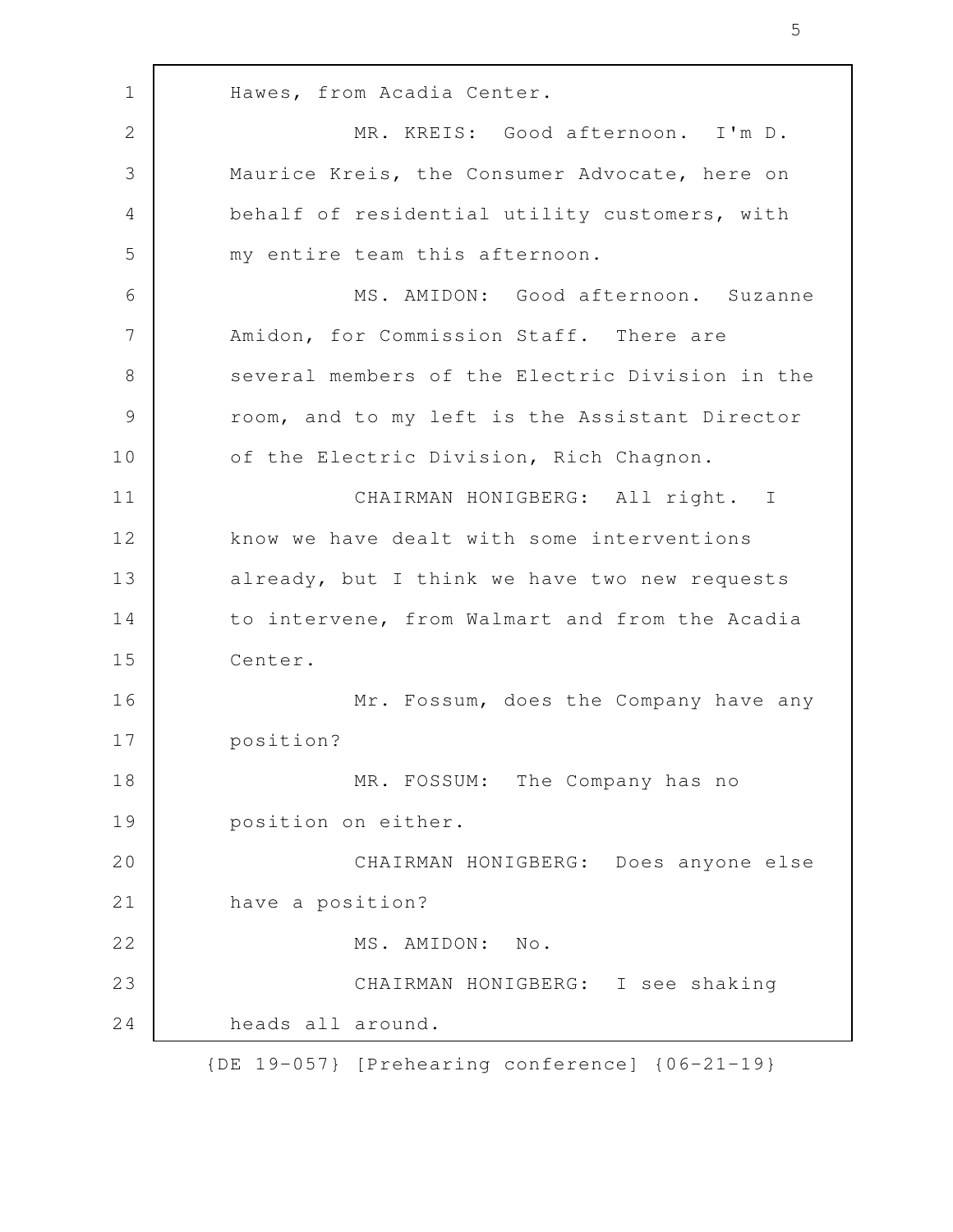All right. We'll grant both motions to intervene that were pending. Anything else we need to do in the way of preliminaries, before we get the positions of the parties? MR. FOSSUM: The only preliminary I can think of is I believe that counsel for Walmart is not physically present in the room, but is on the phone. And I don't know if she had an opportunity to mention that. CHAIRMAN HONIGBERG: Is that true? Ms. Amidon. MS. AMIDON: Yes. She is on the phone. But we told her -- we instructed her that she could listen only in this portion of the proceeding and not participate, because that has not proven to work out well in other instances. CHAIRMAN HONIGBERG: Is the audio set up so that she is listening through the microphones or is she just listening to the ambient noise? MS. AMIDON: I believe that the Clerk has set it up so that she's listening through {DE 19-057} [Prehearing conference] {06-21-19} 1 2 3 4 5 6 7 8 9 10 11 12 13 14 15 16 17 18 19 20 21 22 23 24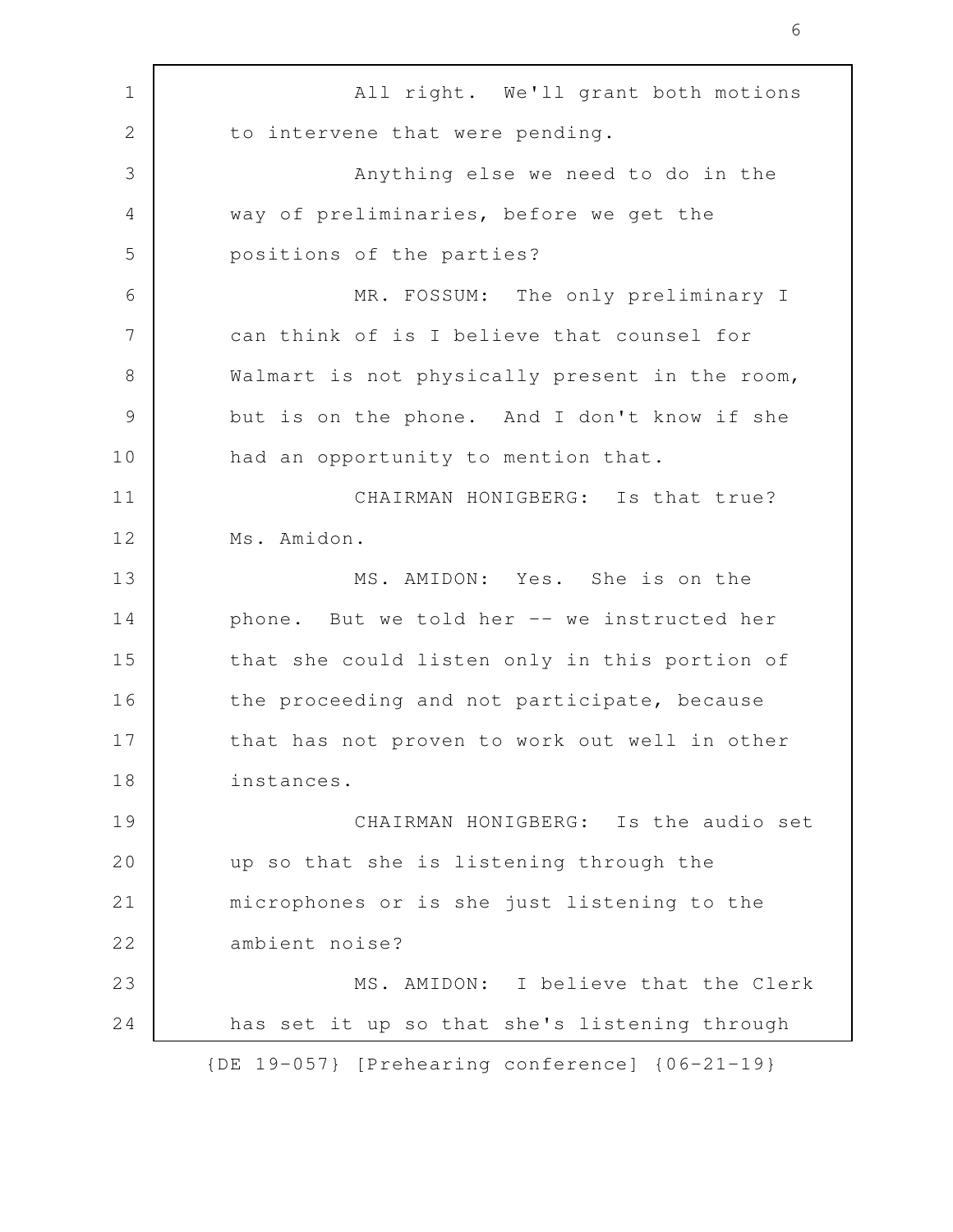the microphones. CHAIRMAN HONIGBERG: That means that anybody who speaks needs to have the microphone close enough to them so that it registers clearly. And I'm looking at, I guess, Mr. Emerson, because I could barely hear you when you said "hello". Ms. Amidon, you're going to need to make sure that that microphone is closer to you. Welcome to those who are on 1 2 3 4 5 6 7 8 9

the phone.

10

Anything else? Mr. Fossum? Anyone else? [No verbal response.] CHAIRMAN HONIGBERG: Mr. Fossum, why don't you start us off with your preliminary 11 12 13 14 15

position regarding this case. MR. FOSSUM: Thank you. And I won't take terribly long. 16 17 18

Good afternoon, Commissioners. And I will start by acknowledging the work that has already been done in this case, that led to a settlement on the temporary rates proposal of the Company, and that was presented to Commission earlier this week. 19 20 21 22 23 24

{DE 19-057} [Prehearing conference] {06-21-19}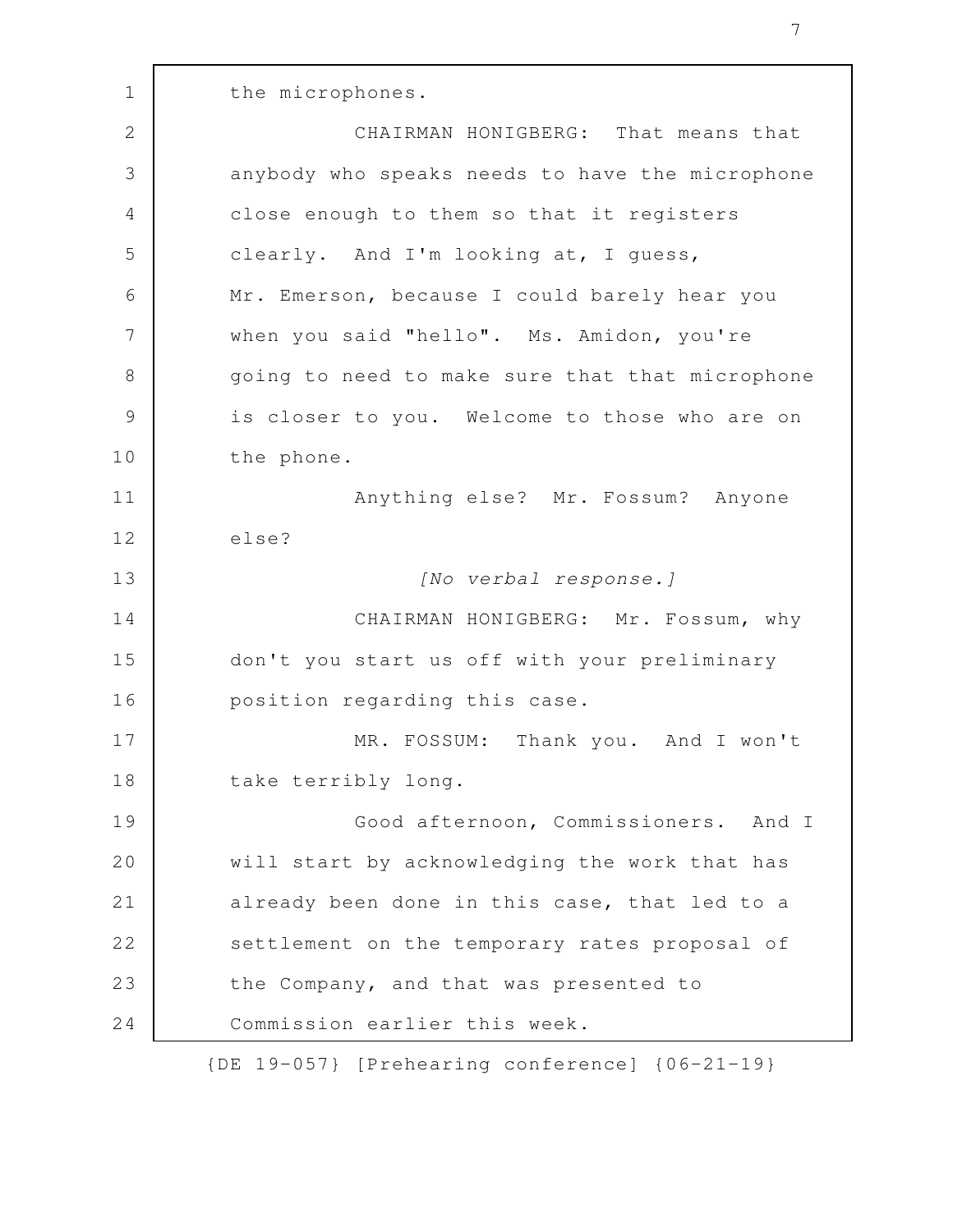As the Company made claim then, we're aware that the big work still lies ahead in this case. And so, with that in mind, I'll turn to the Company's permanent rate proposal that we're here to talk about today. PSNH has put forth a comprehensive set of proposals and requests. And I'm going to highlight just a few this afternoon. First, there are the programs that PSNH has included in its proposed Grid Transformation and Enablement Program, dubbed "GTEP", that will help to solidify the existing grid infrastructure in the state and prepare it for hosting new and expanded distributed energy resources and perhaps other technologies in the future. On the issue of DERs, the Company has included two forward-thinking proposals, one on battery storage and on microgrids, that may serve both as demonstrations and significant learning opportunities. And we would ask the Commission to approve these proposals. Relatedly, we have proposed a Distribution Rate Adjustment Mechanism, similar {DE 19-057} [Prehearing conference] {06-21-19} 1 2 3 4 5 6 7 8 9 10 11 12 13 14 15 16 17 18 19 20 21 22 23 24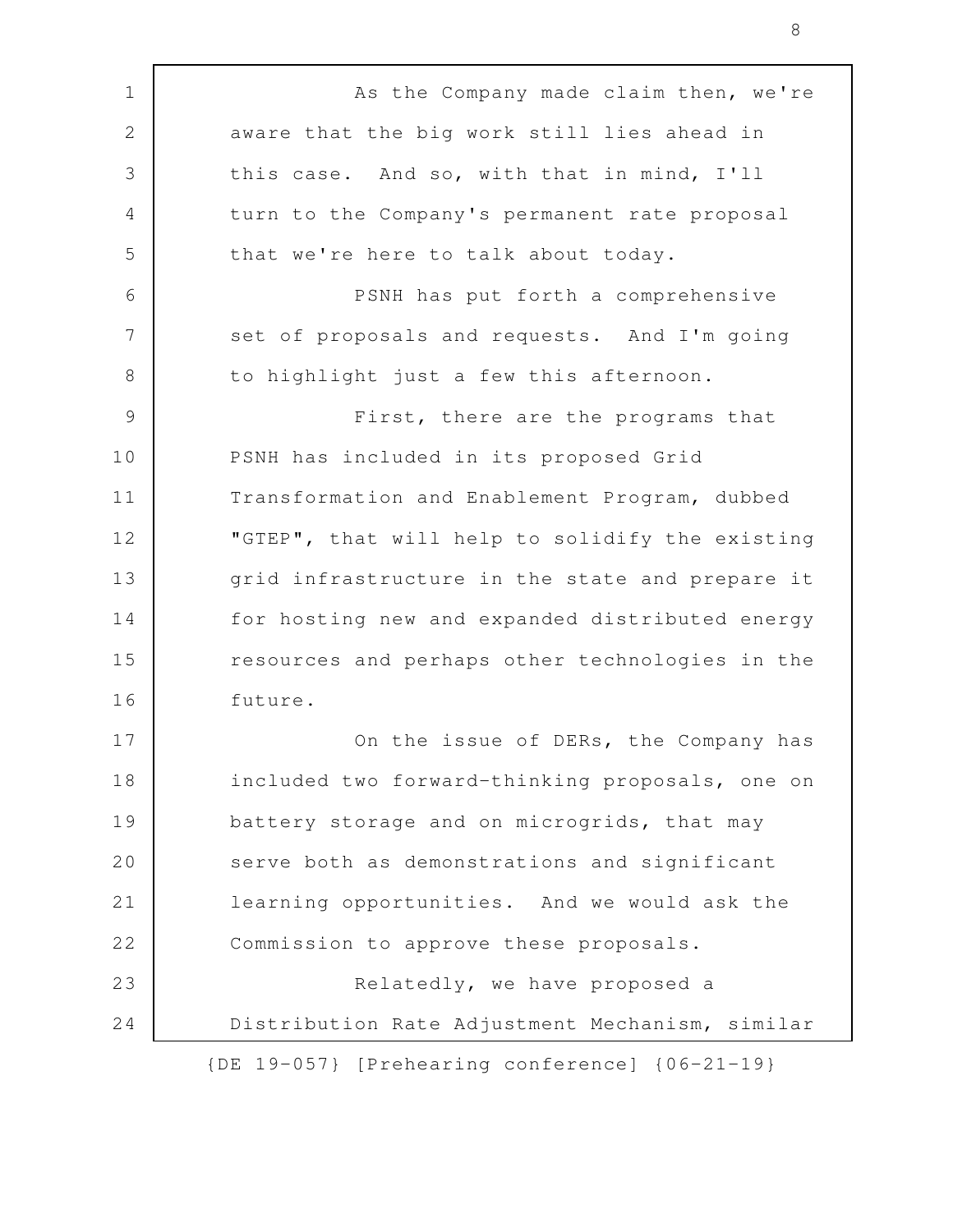to a mechanism of other utilities to recover costs related to the GTEP and other proposals, such as assessments and consulting costs, and we would request the Commission approve those as well.

1

2

3

4

5

Additionally, we are proposing new programs intended to enhance our customer service experience for those customers in New Hampshire, through our "fee free" proposal included in Ms. Conner's testimony, where we're looking to align the Company with the offerings of many other service providers, including at least one other electric company in New Hampshire, and allow customers to deal with PSNH in much the same way as other sellers of products and services on a "fee free" basis. PSNH has also proposed an Arrearage Forgiveness Program to help shift the overall customer experience and avoid the negative consequences or to help avoid the negative 6 7 8 9 10 11 12 13 14 15 16 17 18 19 20

consequences that can come from unpaid arrearages. Likewise, PSNH requests the Commission to approve those proposals. Additionally, and importantly, though 21 22 23 24

{DE 19-057} [Prehearing conference] {06-21-19}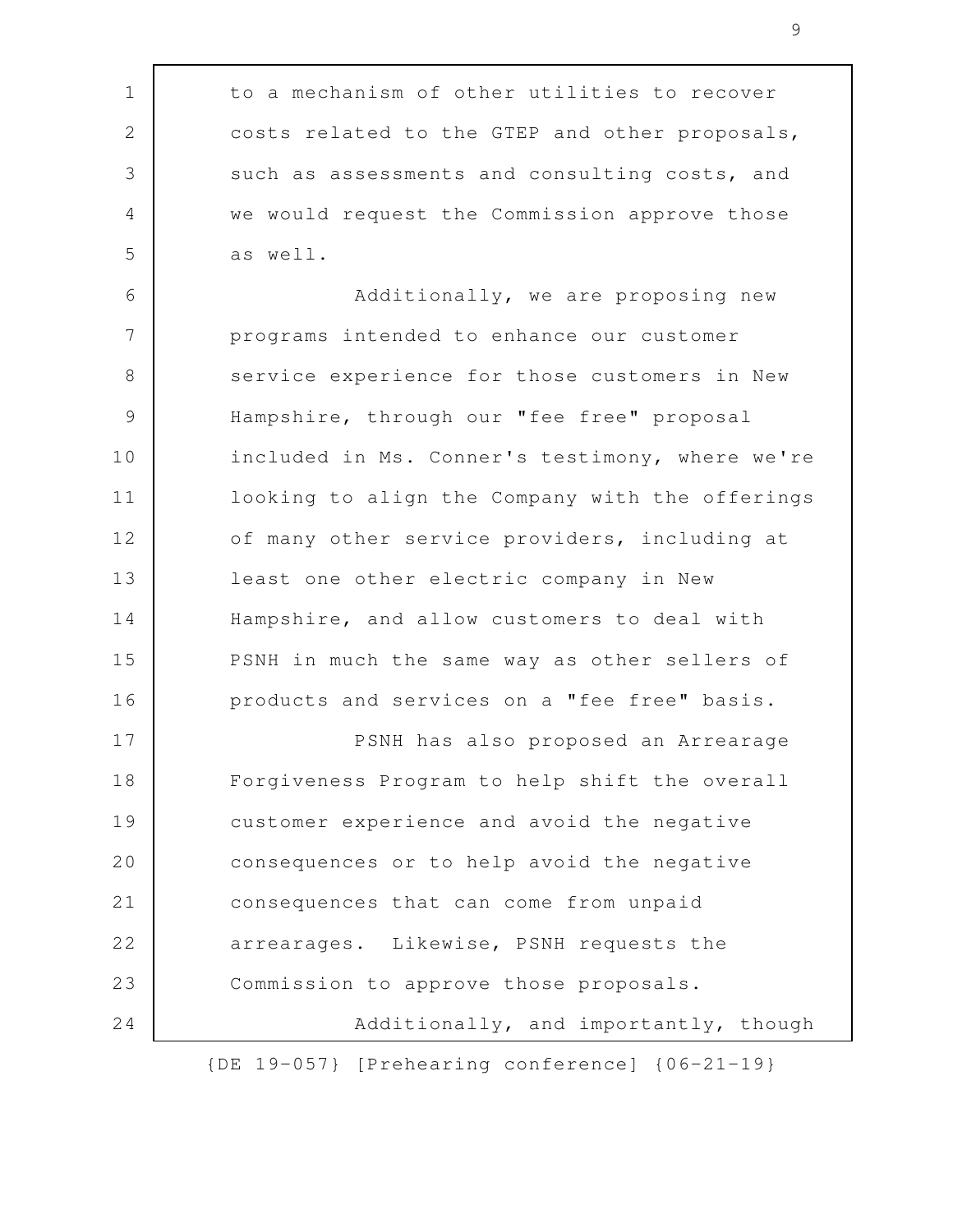perhaps not as headline worthy, PSNH has included other programs, proposals, and information in its filing, including that PSNH, since the time of its last rate case, has become part of a larger and stronger organization. It has used the scope of that larger organization to control its costs, standardize its equipment, and assist in the rollout of new offerings, such as a robust outage management system, that provides increased information to customers, regulators, and the Company itself. The benefits of that new organization will be borne out through this proceeding. Also, using new information the Company has produced for this case, we're looking to update and redesign our rates to better align costs among classes. Overall, the Company is showing and will show how it's -- through its entire case that what it's proposed is just, reasonable, and in the public interest. Of course, some may not agree with our proposals, may think they go too far, or {DE 19-057} [Prehearing conference] {06-21-19} 1 2 3 4 5 6 7 8 9 10 11 12 13 14 15 16 17 18 19 20 21 22 23 24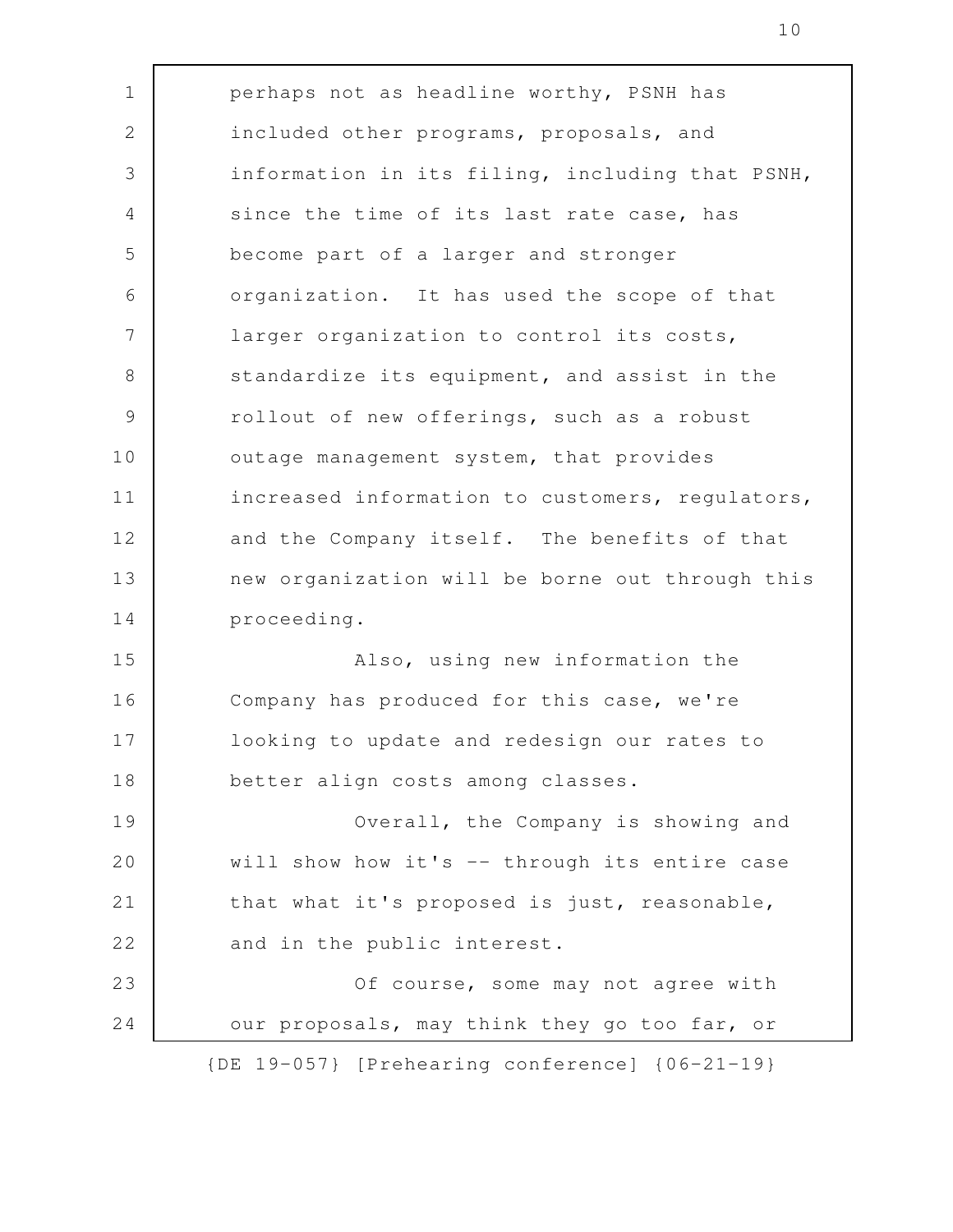perhaps not far enough. And we intend to constructively engage with those people and those groups, with the goal of reaching a resolution aligned with the Commission's directive to arbitrate between the interests of utilities and customers and to find a just and reasonable result. In closing, PSNH is proud of the proposal that it's put in front of the Commission and specific items within it, and is ready to work to demonstrate the value that this proposal, as a whole, brings to its customers and to the State of New Hampshire. Thank you. CHAIRMAN HONIGBERG: Thank you, Mr. Fossum. Mr. Emerson. MR. EMERSON: Thank you, Commissioners. On behalf of Clean Energy New Hampshire, I just wanted to quickly highlight some of the issues I think in the initial passthrough of the filing we've identified that we'll be interested in and digging a little deeper into, and possibly providing testimony. 1 2 3 4 5 6 7 8 9 10 11 12 13 14 15 16 17 18 19 20 21 22 23 24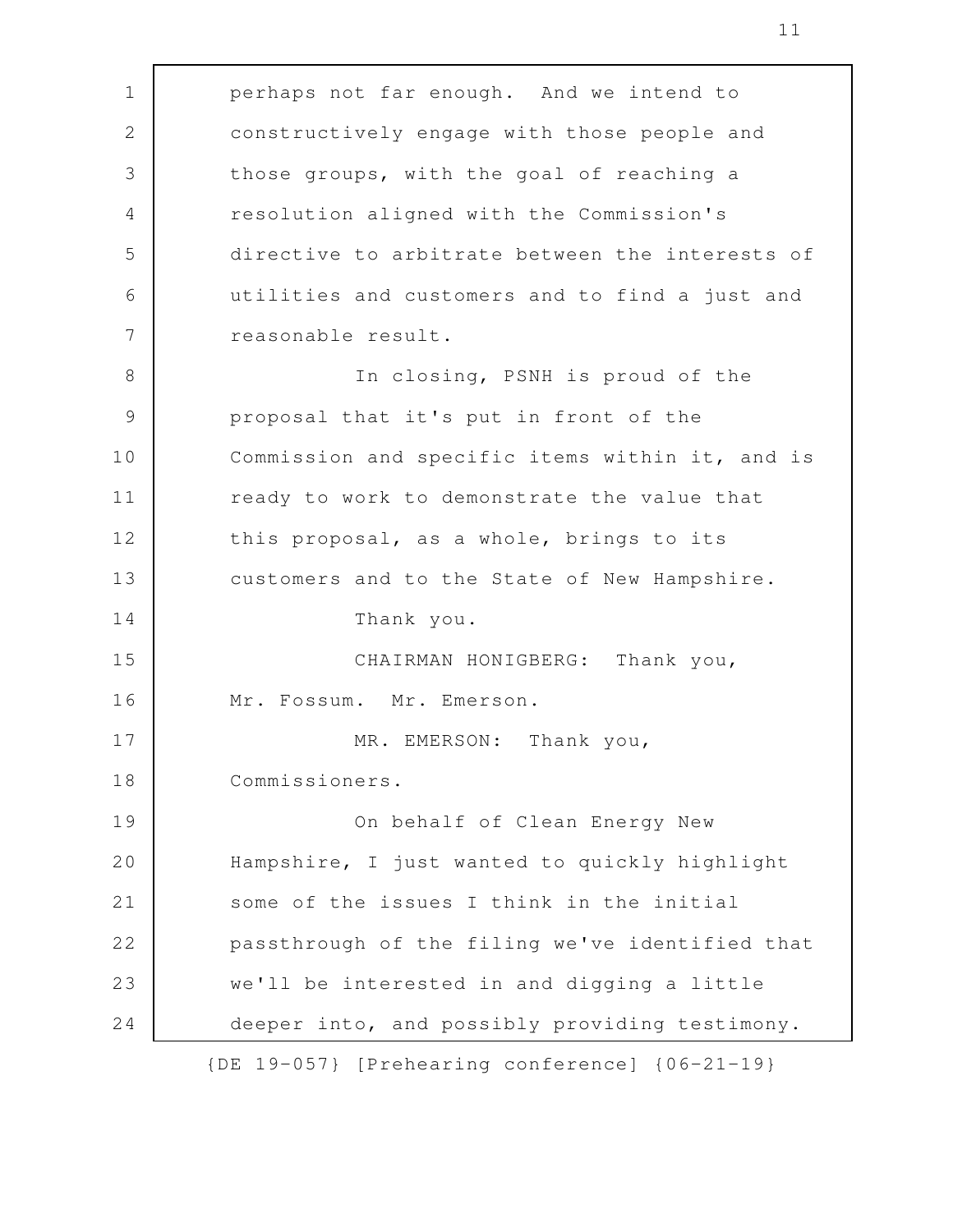I do think that the GTEP is one that has two important components. One is overall grid modernization, which I believe, overall, is a positive step. I do think we're interested in how it interrelates with the Grid Modernization docket that's ongoing at the same time. I think as well, there are two -- two demonstration projects which have been outlined in the testimony. Looking to find out a little bit more about the specifics of those. Then also as that relates to the DRAM, the funding -- the adjustment funding mechanism, how an ongoing funding mechanism works for those programs, how they're approved in advance, and then the costs for those incorporated into rates through adjustments. Also noting there are some changes involving the outdoor lighting tariff that we'll be interested in, the mention of an electric vehicle charging corridor. And then, generally, to the degree other components of the rate case involve interests for which Clean Energy New Hampshire has been participating and 1 2 3 4 5 6 7 8 9 10 11 12 13 14 15 16 17 18 19 20 21 22 23 24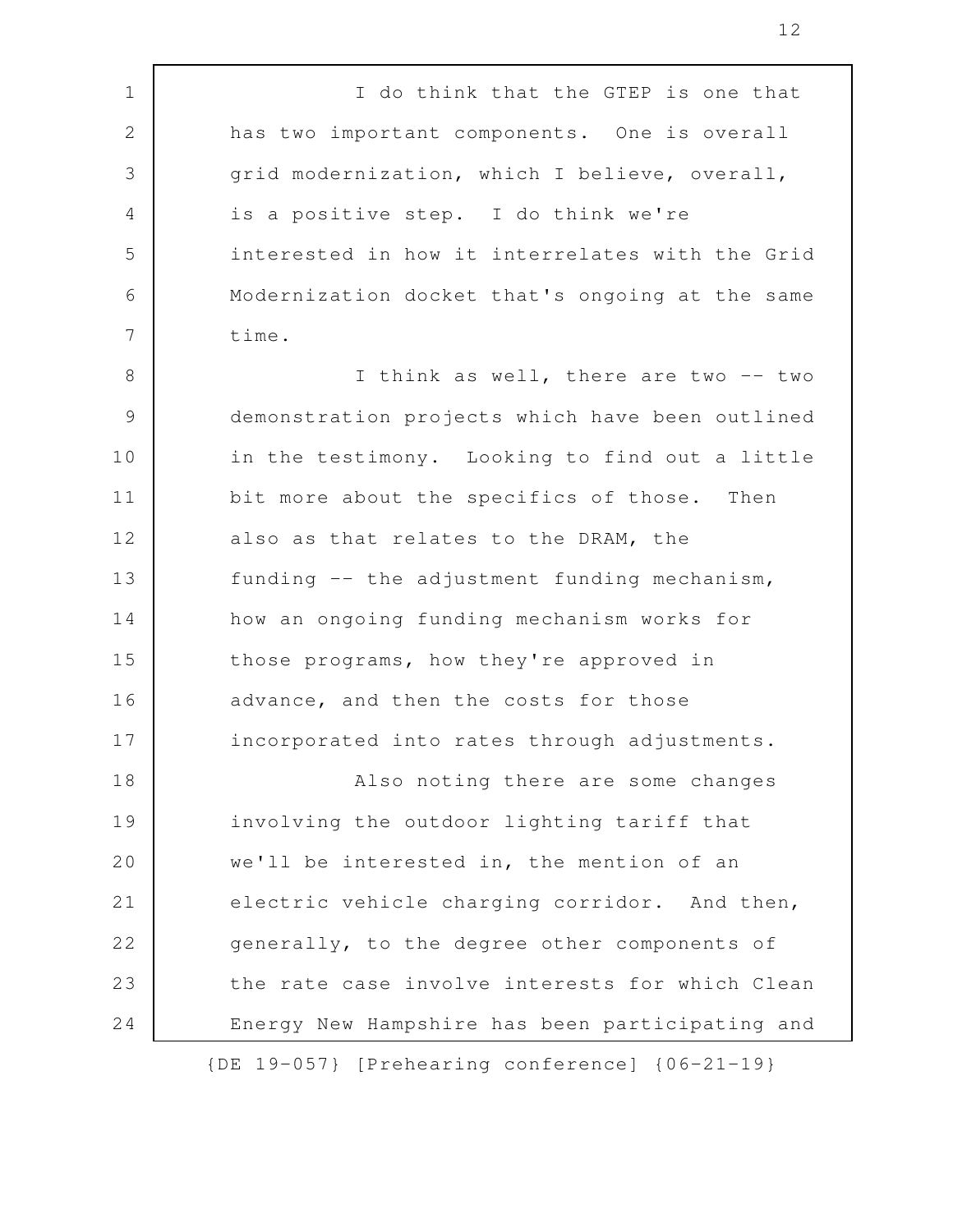involved with. That's it. So, I mean, at this point, we have no position on the rate filing. CHAIRMAN HONIGBERG: Thank you, Mr. Emerson. Mr. Burke. MR. BURKE: Thank you, Mr. Chairman. And good afternoon, Commissioners. As you know, The Way Home petitioned to intervene in this docket because it is concerned about the impact that rate increases will have on the low income clients that it serves in New Hampshire. But, at the outset, The Way Home would like to state that it applauds Eversource for proposing the New Start Arrearage Forgiveness Program that Attorney Fossum highlighted in his comments. The Way Home has been involved in discussions before the Electric Assistance Program Advisory Board about the need for an arrearage forgiveness program here in New Hampshire, and has been studying programs in other states, most notably in Massachusetts, where the Company also operates. 1 2 3 4 5 6 7 8 9 10 11 12 13 14 15 16 17 18 19 20 21 22 23 24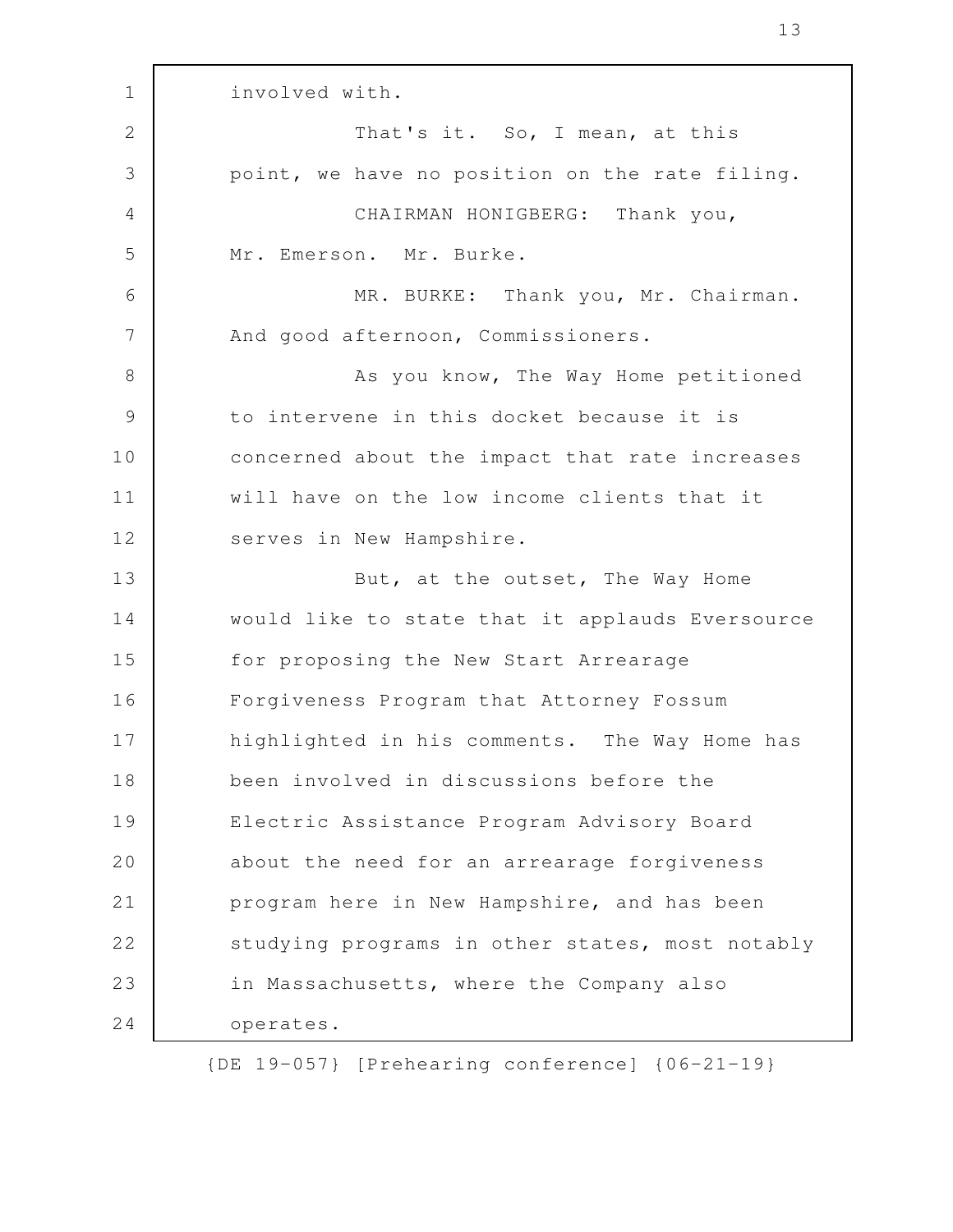New Hampshire has not had an arrearage forgiveness program since about 2004, when a preprogram arrears component was part of the Electric Assistance Program. The Way Home agrees with Eversource that an arrearage forgiveness program can be a key component of providing just and equitable service to low-income customers, and that the time is right for implementing a program here in New Hampshire. When done right, an arrearage forgiveness program can be beneficial for all customers, not just low-income ratepayers. The Way Home is still analyzing the Company's New Start proposal, but anticipates it will likely have questions, and provide testimony or comments about the eligibility criteria and overall program design, including the cost recovery mechanism. As the Commission noted in its Order of Notice scheduling this prehearing conference, The Way Home is also carefully considering whether a generic docket has some role to play in the development and/or monitoring of what would be a new initiative {DE 19-057} [Prehearing conference] {06-21-19} 1 2 3 4 5 6 7 8 9 10 11 12 13 14 15 16 17 18 19 20 21 22 23 24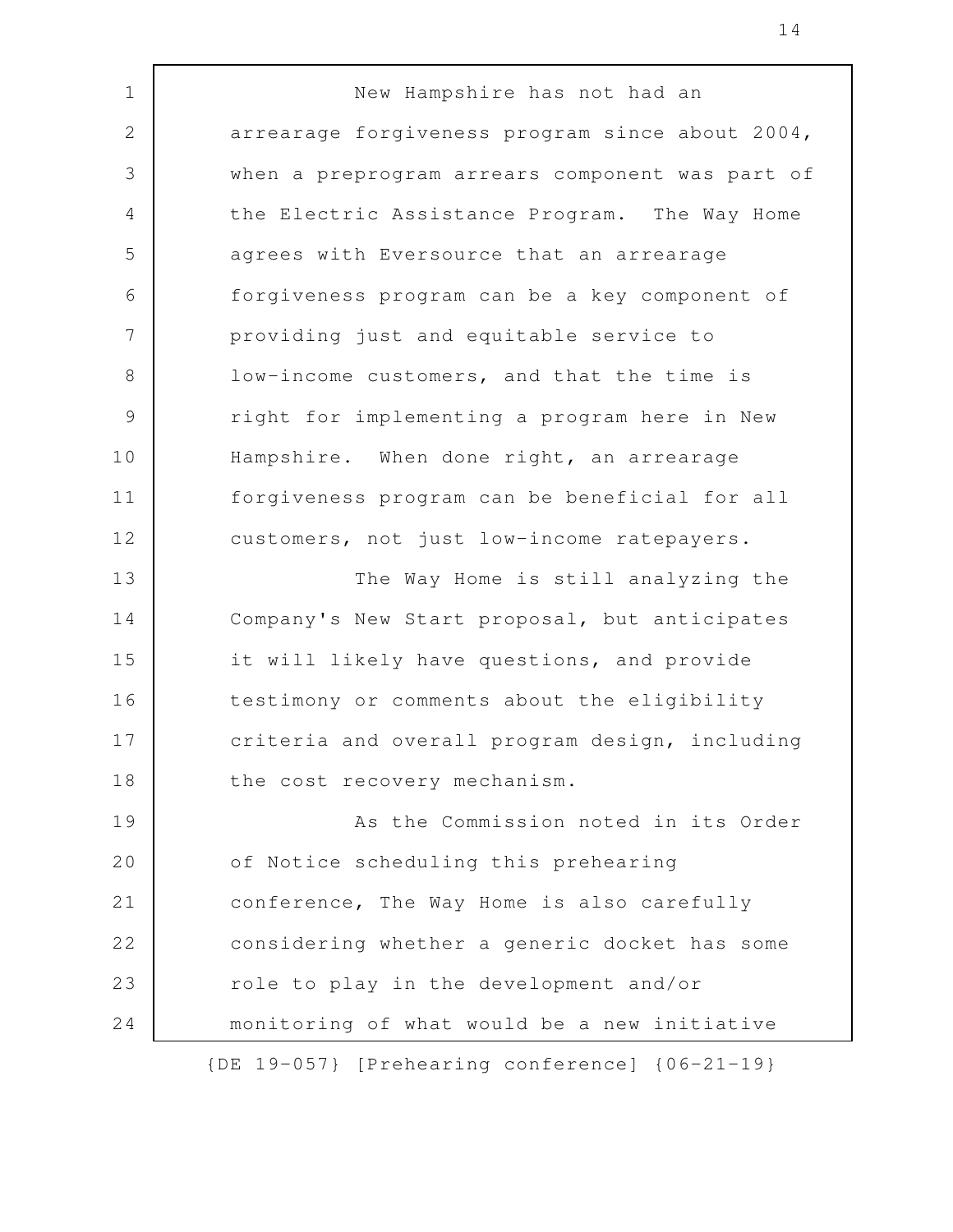for New Hampshire. And that we think raises issues that extend beyond the scope of this proceeding, which, of course, only involves one company that serves a segment of residential ratepayers in New Hampshire. In addition, The Way Home also has some general concerns about whether the rate design and fixed customer charge proposed by Eversource are consistent with principles of conservation and with the goals of energy efficiency. Increases in the fixed customer charge tend to disproportionally impact low-use customers. And as we noted in our remarks in the prehearing conference for temporary rates, low-income customers tend to be low-use customers. And as we also noted previously, it's more difficult for low-income customers to absorb any increases, as these households struggle to afford their utility bills under current rates and charges. The Way Home will also be taking a close look at other miscellaneous customer service fees that could impact low-use customers. 1 2 3 4 5 6 7 8 9 10 11 12 13 14 15 16 17 18 19 20 21 22 23 24

{DE 19-057} [Prehearing conference] {06-21-19}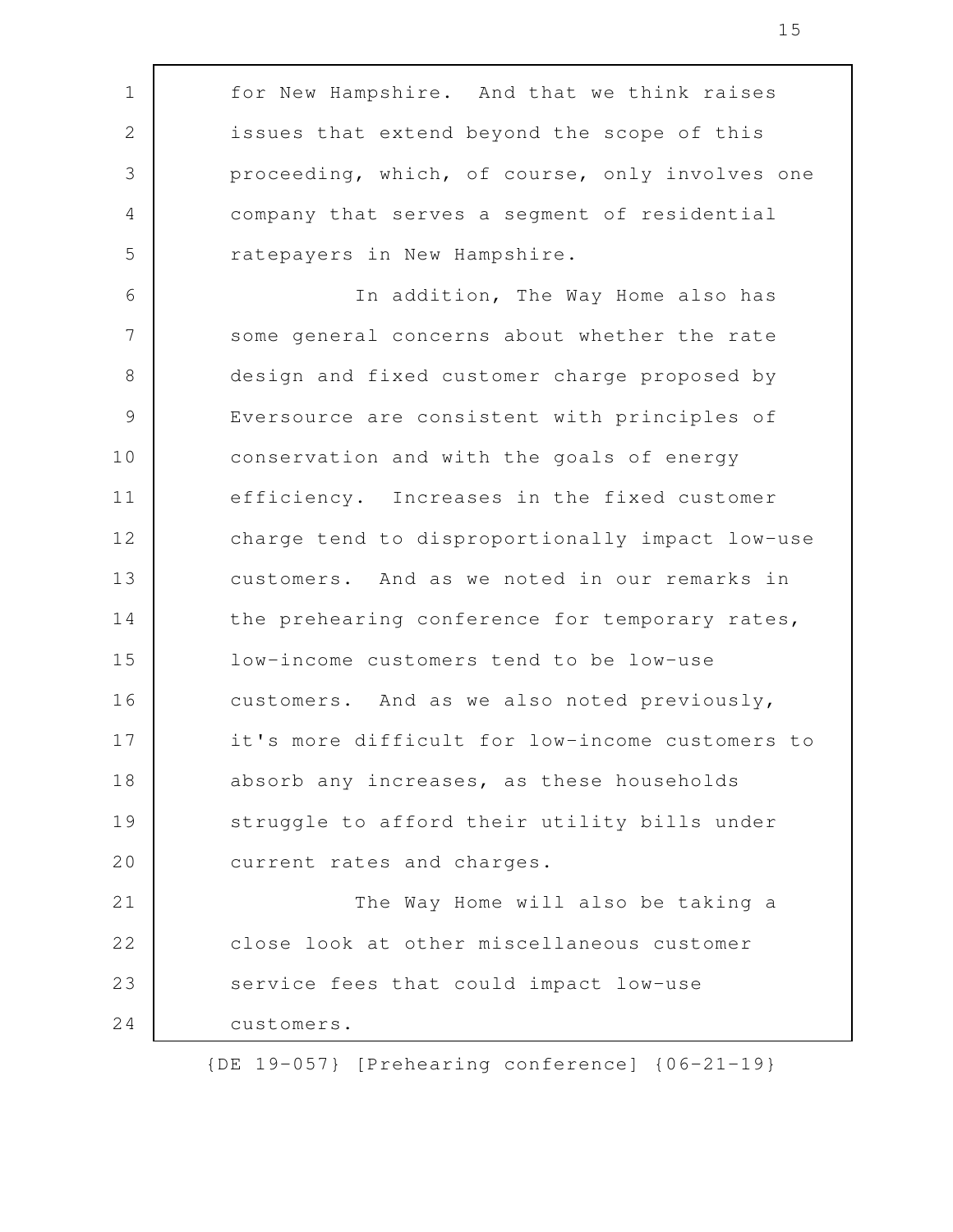And we reserve the right to take other positions during the course of this docket, based on our continued review of the various filings and responses to data requests. But these statements represent our general concerns and interests at this time. Thank you. CHAIRMAN HONIGBERG: Thank you, Mr. Burke. Ms. Hawes. MS. HAWES: Good afternoon, Commissioners. Thank you for approving our Petition to Intervene. At this point, Acadia Center doesn't have an overall position on the rate, but we do have several concerns. First of all, I think we would like to have a discussion/examination of an alternative of a full decoupling mechanism, in place of the LRAM that's currently in use and in place of the proposed Distribution Rate Adjustment Mechanism. Second of all, while we are happy to see Eversource embrace the concept of non-wires alternatives in the two demonstration projects, {DE 19-057} [Prehearing conference] {06-21-19} 1 2 3 4 5 6 7 8 9 10 11 12 13 14 15 16 17 18 19 20 21 22 23 24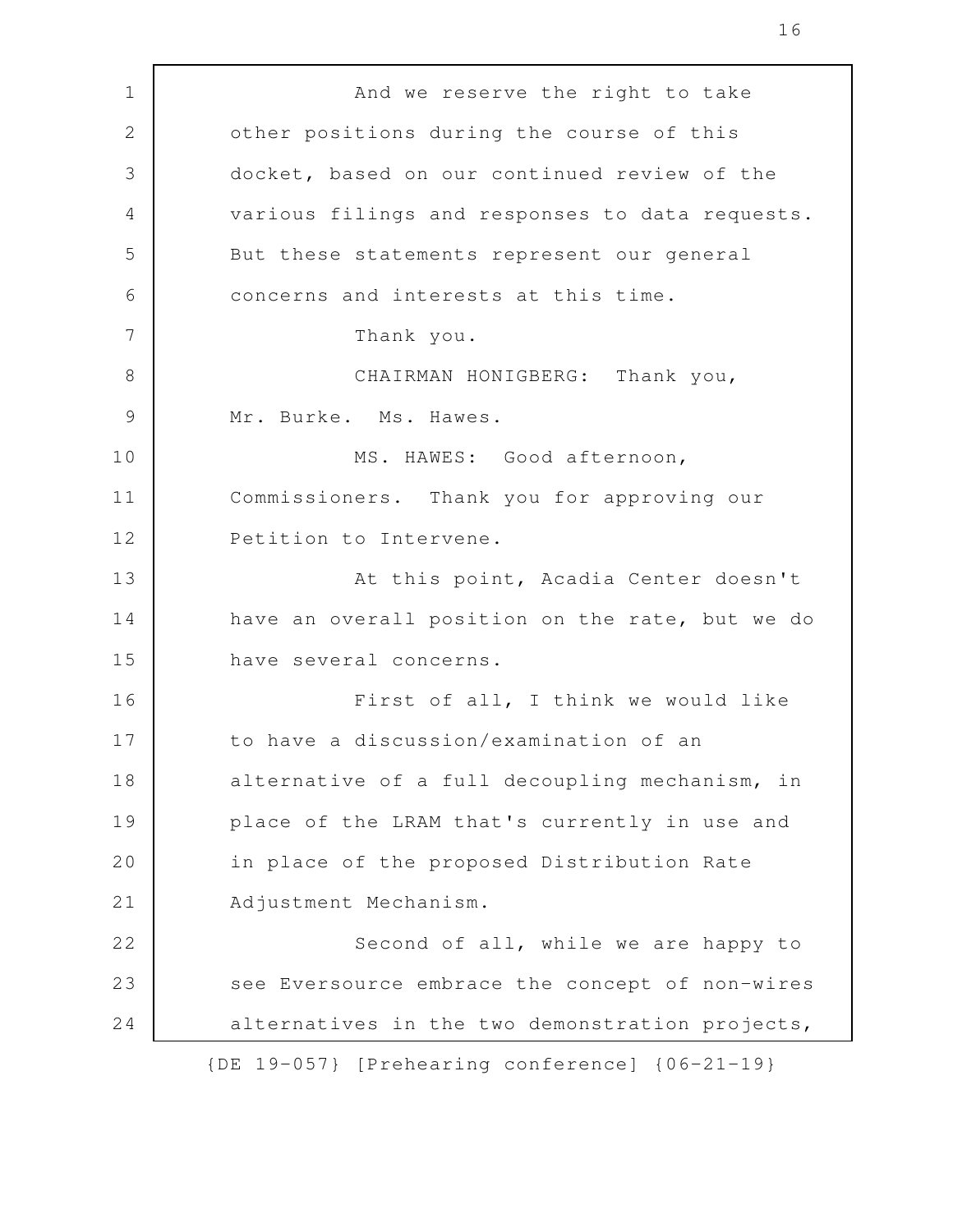we would perhaps like to see this done as part of a full NWA analysis. We are also a little bit concerned and interested to see how the GTEP is going to interplay with the open grid mod. investigation and the integrated distribution resource planning. I think there's -- there are some open questions, obviously, in that docket as well. And the creation of the GTEP and the DRAM at this point, while those issues are still open, I think might be a little bit premature and inappropriate. Thank you. CHAIRMAN HONIGBERG: Thank you, Ms. Hawes. Mr. Kreis. MR. KREIS: Thank you, Mr. Chairman. Mr. Fossum alluded to the Commission's role as the arbiter between the interests of the shareholders of, in this case, Eversource, and the customers of Eversource. And in that regard, as the statutory representative of the Company's residential utility customers, we intend to participate in this docket fully, vigorously, and even 1 2 3 4 5 6 7 8 9 10 11 12 13 14 15 16 17 18 19 20 21 22 23 24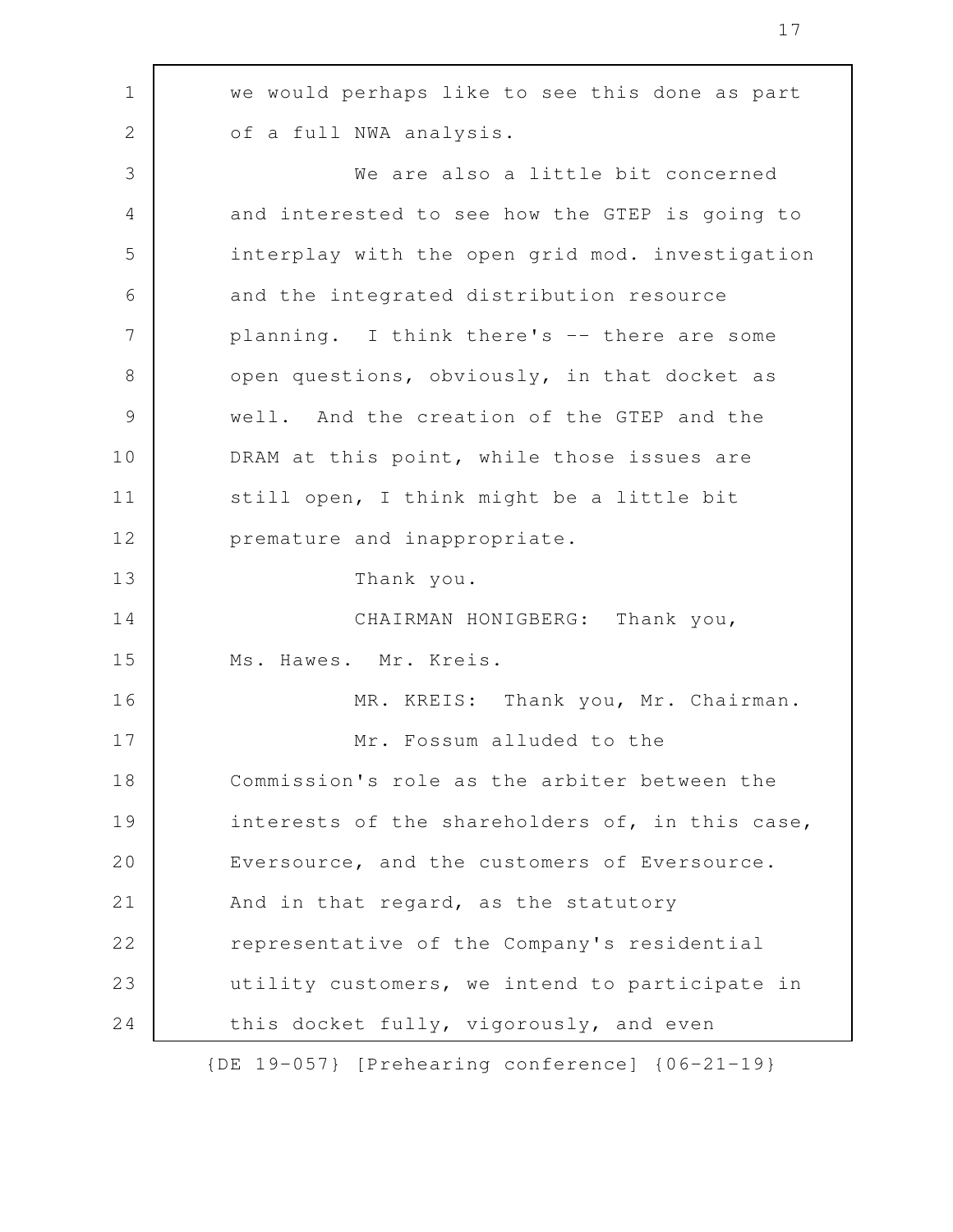aggressively, so that at the end of the case the Commission has a fair and balanced and full record from which to make a determination about what rates are just and reasonable for this company as required by statute. We do not believe that the rates and other terms and conditions proposed by Eversource in its permanent rate filing currently meet that standard. And there are several issues that we would like to highlight at this very early stage in the case. And they're similar to some of the things that we've already heard from some of the other intervenors. What Eversource refers to as "demonstration and learning opportunities" are interesting proposals that, in our judgment, don't really have a comfortable home here in this rate case, and should probably be considered in some other docket in some other context. Here, in the context of what we're talking about here, which is "what deserves to be in rates now as currently used and useful", 1 2 3 4 5 6 7 8 9 10 11 12 13 14 15 16 17 18 19 20 21 22 23 24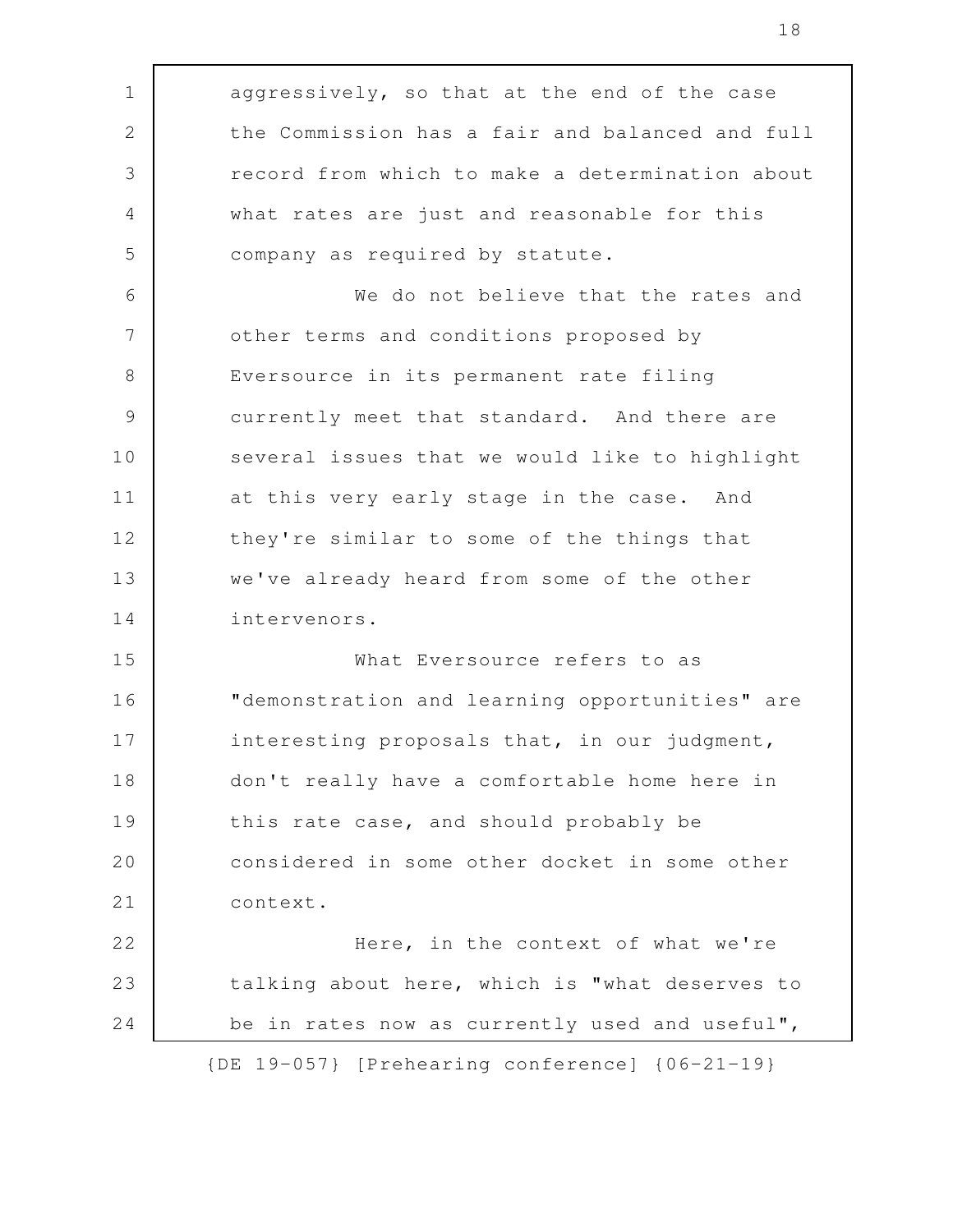these future investments that the Company would like to make on a "demonstration and learning opportunity" basis are just that, future opportunities, that really ought to be looked at elsewhere. We are skeptics about efforts to include costs related to EV charging and the EV charging corridor that I've been hearing so much about in electric rates that are paid for by all consumers. Our view is that, if the idea is to create EV charging opportunities for folks visiting New Hampshire from other states, then any costs should not be recovered from ratepayers who live in this state, because it isn't benefiting them. We are skeptics when it comes to the "fee free" proposal of the Company, because, obviously, any time a utility uses the word "free" in anything it proposes, it is worthy of a skeptical response from the ratepayer advocate, because we all know that nothing is free. And so, what we're really talking about here is taking certain costs that certain {DE 19-057} [Prehearing conference] {06-21-19} 1 2 3 4 5 6 7 8 9 10 11 12 13 14 15 16 17 18 19 20 21 22 23 24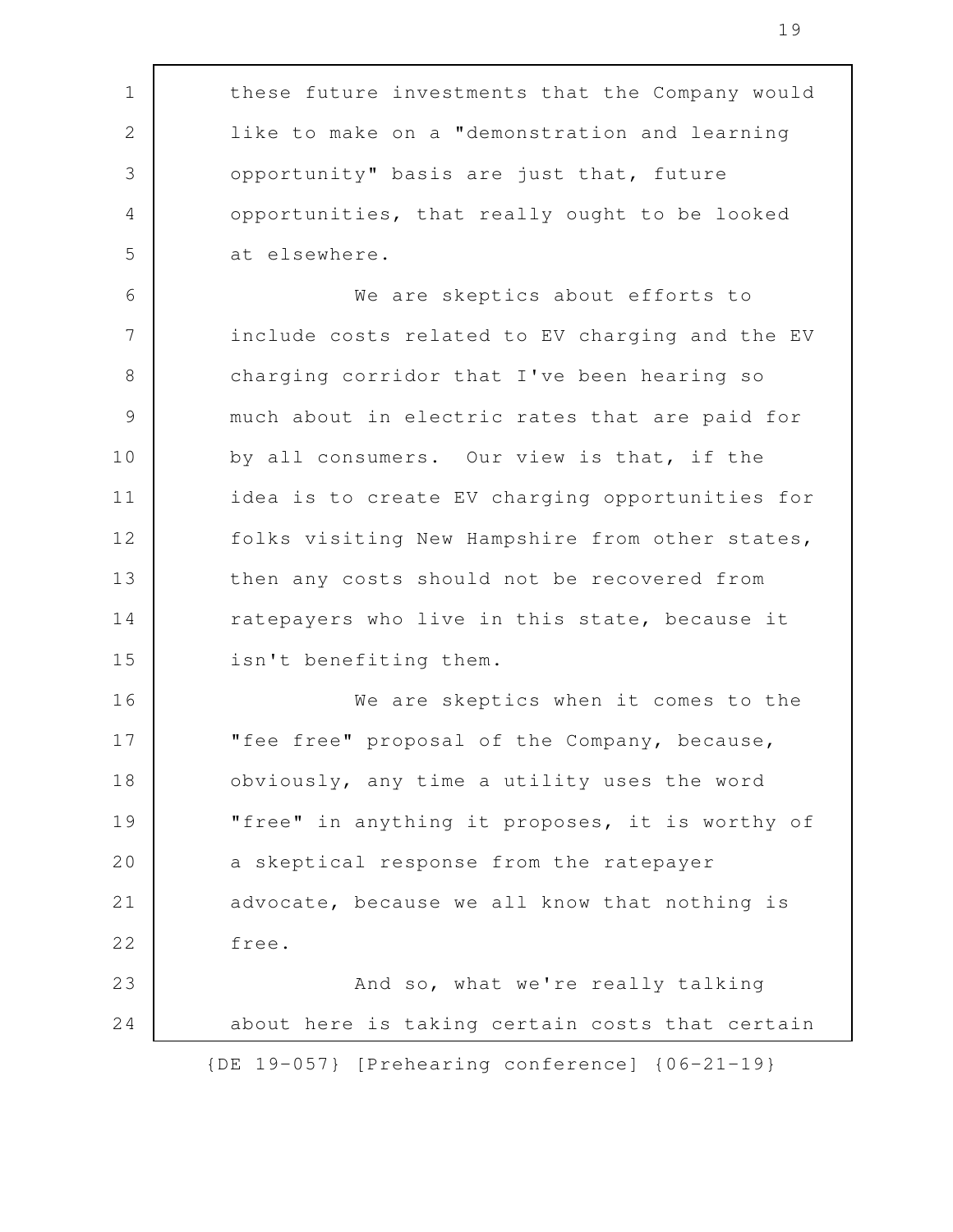customers are incurring, and spreading those costs across the entire customer base of Eversource, and that raises potential fairness issues. 1 2 3 4

20

Mr. Fossum mentioned that, since the last rate case, the Company, formally known as "Public Service Company of New Hampshire", is part of a -- he didn't quite describe it this way, but a much bigger corporate empire. And while I'm willing to concede, at least for the sake of argument, that that has provided certain benefits to customers here in New Hampshire, it probably has also made things slightly less advantageous from a customer perspective in some respects. 5 6 7 8 9 10 11 12 13 14 15

In any event, the transaction that led to the creation of the company we now know as "Eversource" was never blessed by this Commission, never considered by any parties in New Hampshire. It was simply a fait accompli with respect to anybody here in New Hampshire. And for that reason, and based upon longstanding Commission precedent, the recovery of merger costs in Eversource's rates here in {DE 19-057} [Prehearing conference] {06-21-19} 16 17 18 19 20 21 22 23 24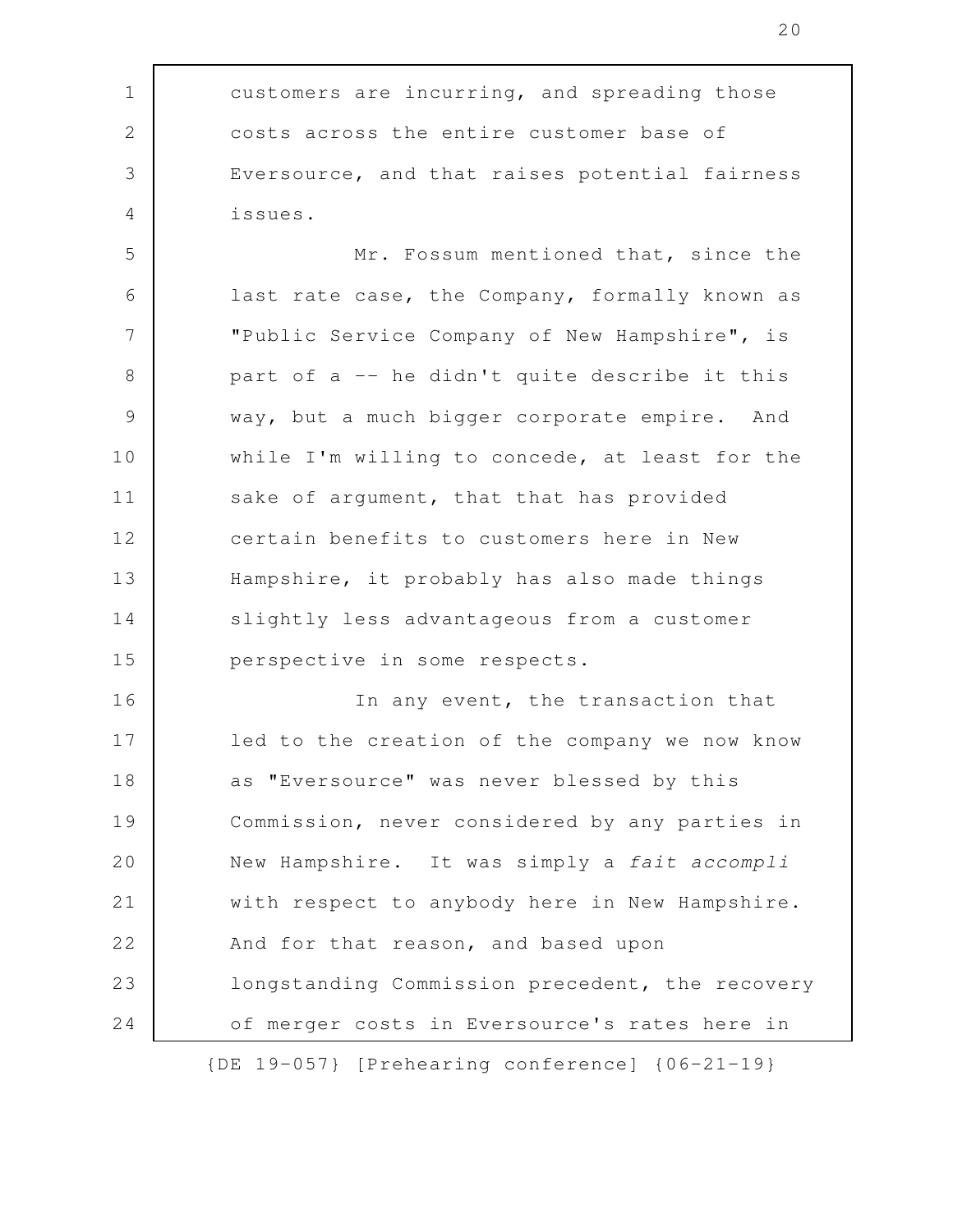| $\mathbf 1$   | New Hampshire is an absolute nonstarter from            |
|---------------|---------------------------------------------------------|
| $\sqrt{2}$    | the standpoint of the Consumer Advocate.                |
| 3             | In general, what the Company is                         |
| 4             | proposing here is a wholesale, maybe                    |
| 5             | "wholesale" isn't the right word, a wide-scale,         |
| 6             | plenary transformation of the way this Company          |
| 7             | is regulated from traditional cost of service           |
| $\,8\,$       | regulation into something that looks a lot like         |
| $\mathcal{G}$ | alternative regulation. The Company does that           |
| 10            | by proposing a multiyear rate plan, without any         |
| 11            | kind of decoupling mechanism. That is a                 |
| 12            | massive transfer of business risk from the              |
| 13            | Company's shareholders to its customers. It is          |
| 14            | unfair. And we intend to oppose it vigorously.          |
| 15            | We intend to be vigorous proponents                     |
| 16            | of requiring this utility to decouple its               |
| 17            | rates. And by "decoupling", I mean severing             |
| 18            | the connection between the Company's sales and          |
| 19            | revenues, so that there is a symmetrical                |
| 20            | decoupling plan in place that is fair to                |
| 21            | shareholders and customers and progresses us            |
| 22            | into the 21st century.                                  |
| 23            | On the question of risk, I would note                   |
| 24            | that the Company's proposed return on equity is         |
|               | $\{DE\ 19-057\}$ [Prehearing conference] $\{06-21-19\}$ |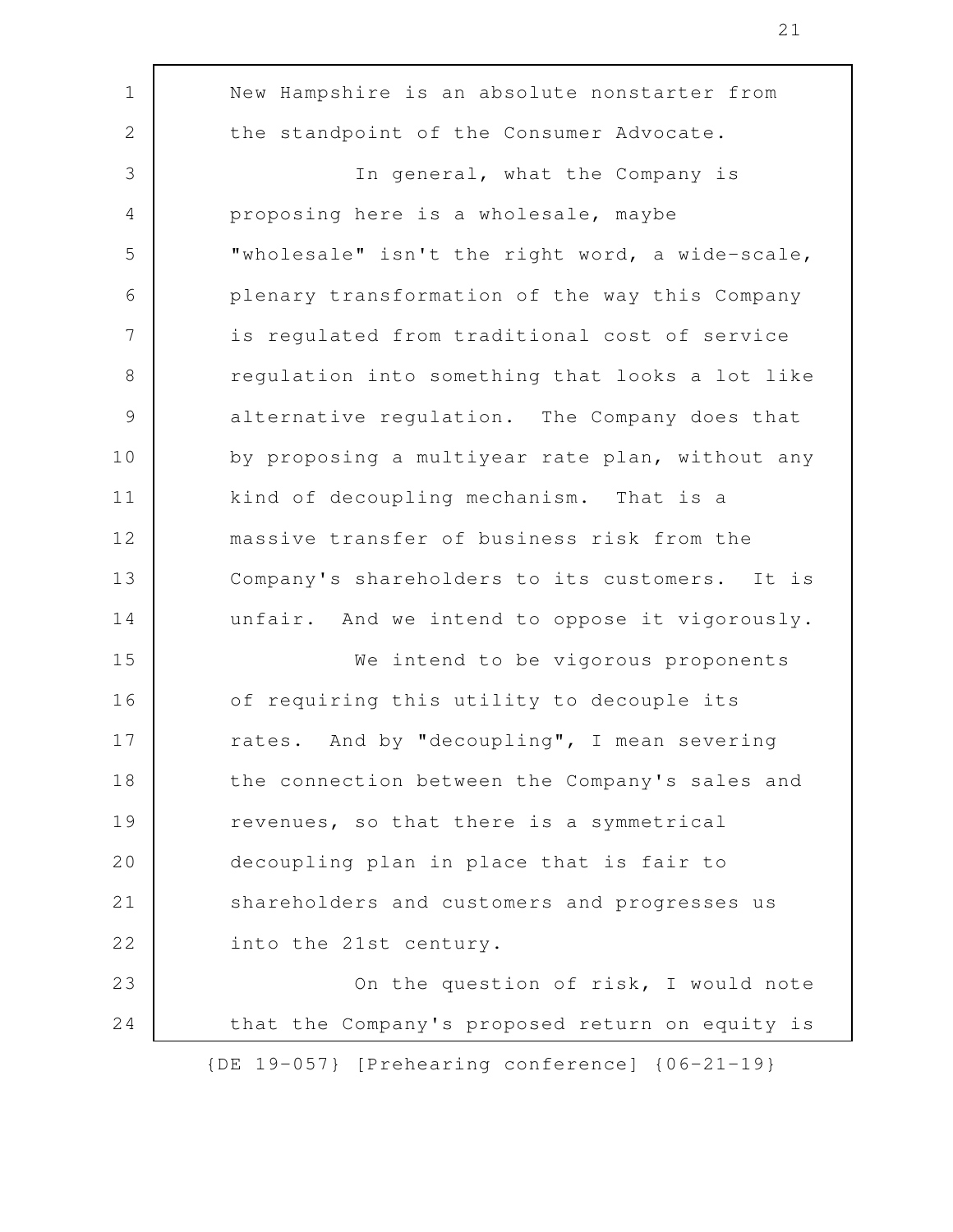| $\mathbf 1$    | vastly in excess of what this Company's risk       |
|----------------|----------------------------------------------------|
| $\mathbf{2}$   | profile would justify, particularly given that     |
| 3              | its rate case is, in our opinion, a massive        |
| $\overline{4}$ | transfer of risk from shareholders to              |
| 5              | customers.                                         |
| 6              | That said, I was pleased to hear                   |
| 7              | Mr. Fossum refer to "constructive engagement".     |
| $8\,$          | That is exactly what we seek with Eversource.      |
| $\mathcal{G}$  | And even though I'm obliged to express myself      |
| 10             | somewhat emphatically on an occasion like this,    |
| 11             | at the outset of a rate case like this, I go       |
| 12             | into this process with a great deal of optimism    |
| 13             | that, at the end of this case, there will be a     |
| 14             | settlement in place that all of the parties        |
| 15             | will find congenial to their interests, and        |
| 16             | represents a proposal that balances the            |
| 17             | interests of shareholders and customers --         |
| 18             | shareholders and customers that we can all         |
| 19             | recommend to the Commission for its approval in    |
| 20             | its statutory role of the arbiter that assures     |
| 21             | that rates are just and reasonable.                |
| 22             | And I quess that is all I have to say              |
| 23             | at this point.                                     |
| 24             | CHAIRMAN HONIGBERG: Thank you, Mr.                 |
|                | $[DE 19-057]$ [Prehearing conference] ${06-21-19}$ |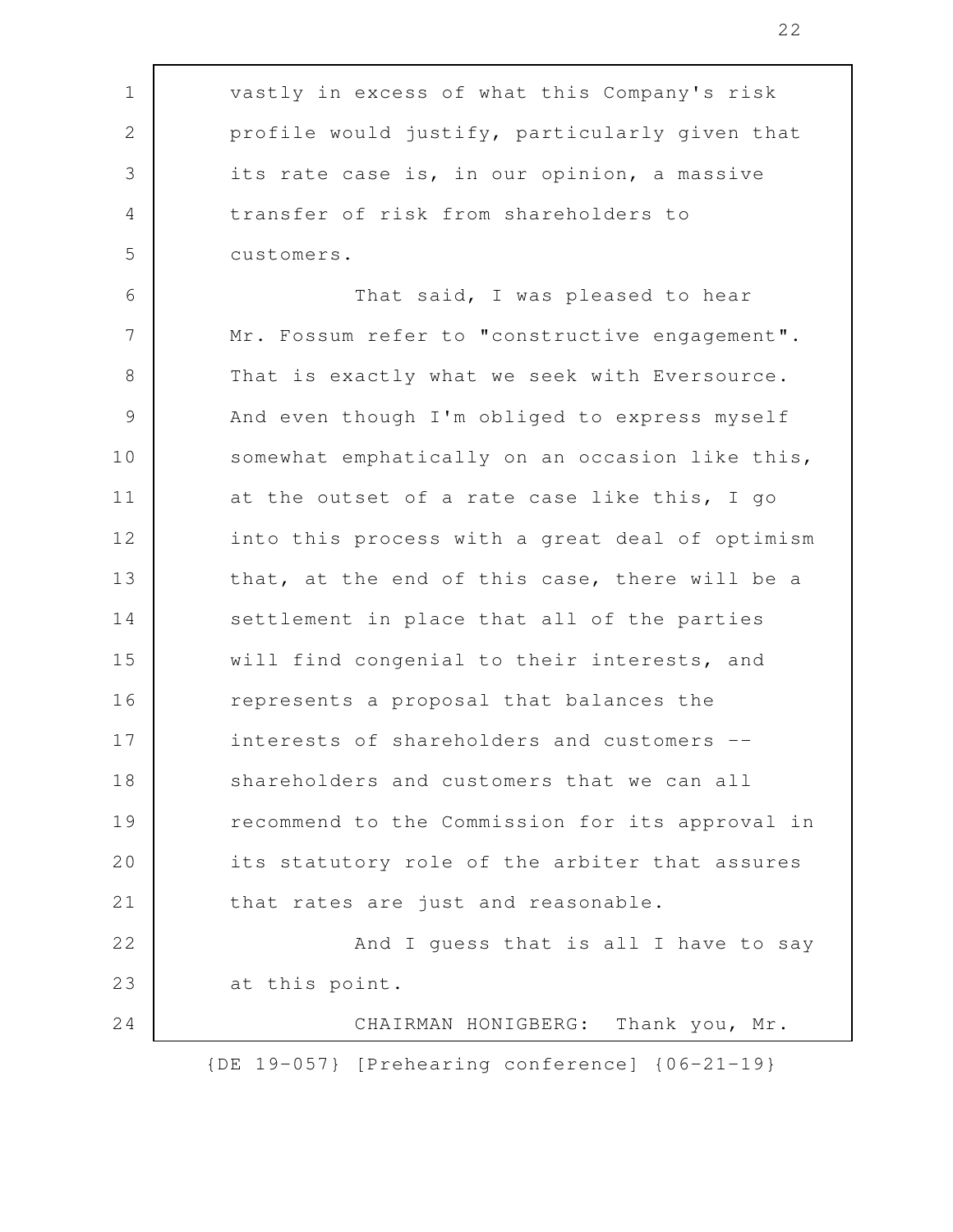Kreis. Ms. Amidon. MS. AMIDON: Thank you. Staff has only begun to review this very substantial filing. And we share many of the comments that you've heard from the intervenors and from the Consumer Advocate this morning -- I mean, this afternoon. One of the things that Staff is concerned about is focusing on matters that need to be resolved within the 12-month tariff suspension period. And so, some of the -- some of those issues or proposals that are outside of permanent rates can, you know, we're thinking that we may want to see those aligned or dealt with in other dockets, in other proceedings, because the timeframe doesn't apply to certain of those matters. And I think -- I think two likely examples of that are the so-called "demonstration projects or learning experiences", which really don't have to be approved within a 12-month timeframe. Having said that, we are going into the technical session with a proposed procedural schedule. And we have allowed in {DE 19-057} [Prehearing conference] {06-21-19} 1 2 3 4 5 6 7 8 9 10 11 12 13 14 15 16 17 18 19 20 21 22 23 24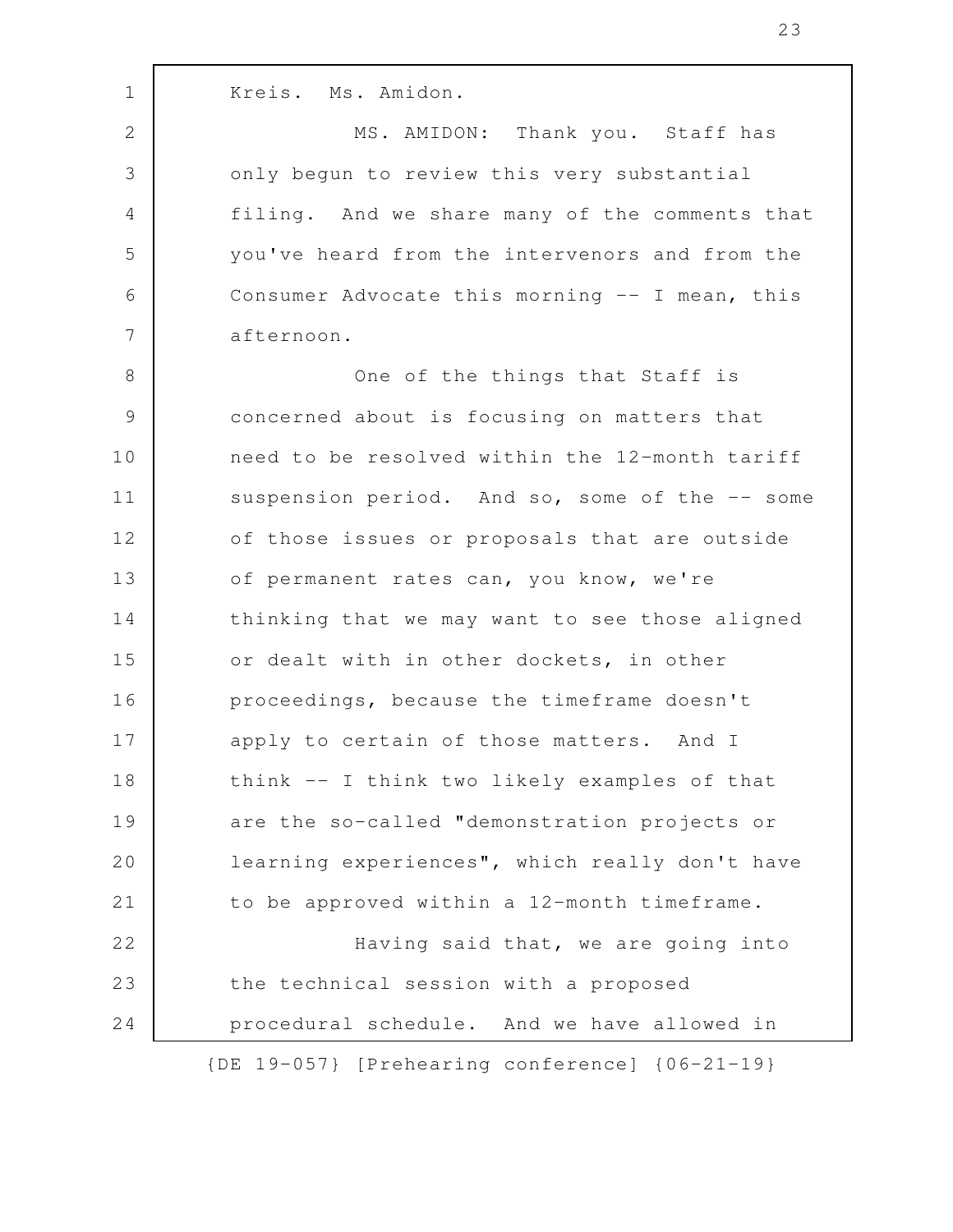| $\mathbf 1$    | that procedural schedule several rounds of              |
|----------------|---------------------------------------------------------|
| $\mathbf{2}$   | discovery, the usual kind of investigation that         |
| 3              | you would anticipate in a permanent rate case.          |
| $\overline{4}$ | And we're ready to share that with the parties          |
| 5              | after this prehearing conference.                       |
| 6              | CHAIRMAN HONIGBERG: How many days do                    |
| 7              | you anticipate for a hearing? Assuming you do           |
| $8\,$          | not have a settlement, how many days do you             |
| $\mathcal{G}$  | think you'll need for a hearing?                        |
| 10             | MS. AMIDON: We have provided for                        |
| 11             | five days of hearings.                                  |
| 12             | CHAIRMAN HONIGBERG: When?                               |
| 13             | MS. AMIDON: In April of next year.                      |
| 14             | CHAIRMAN HONIGBERG: When does the                       |
| 15             | 12-month period expire on this?                         |
| 16             | MS. AMIDON: The end of May. And so,                     |
| 17             | as I said, I think it's very important, given           |
| 18             | the fact that the Company chose to file its             |
| 19             | temporary rate, and then subsequently file its          |
| 20             | permanent rate, that we focus on those matters          |
| 21             | which need to be decided or investigated within         |
| 22             | the 12-month period.                                    |
| 23             | CHAIRMAN HONIGBERG: I fully                             |
| 24             | appreciate what you just said. I'm just doing           |
|                | $\{DE\ 19-057\}$ [Prehearing conference] $\{06-21-19\}$ |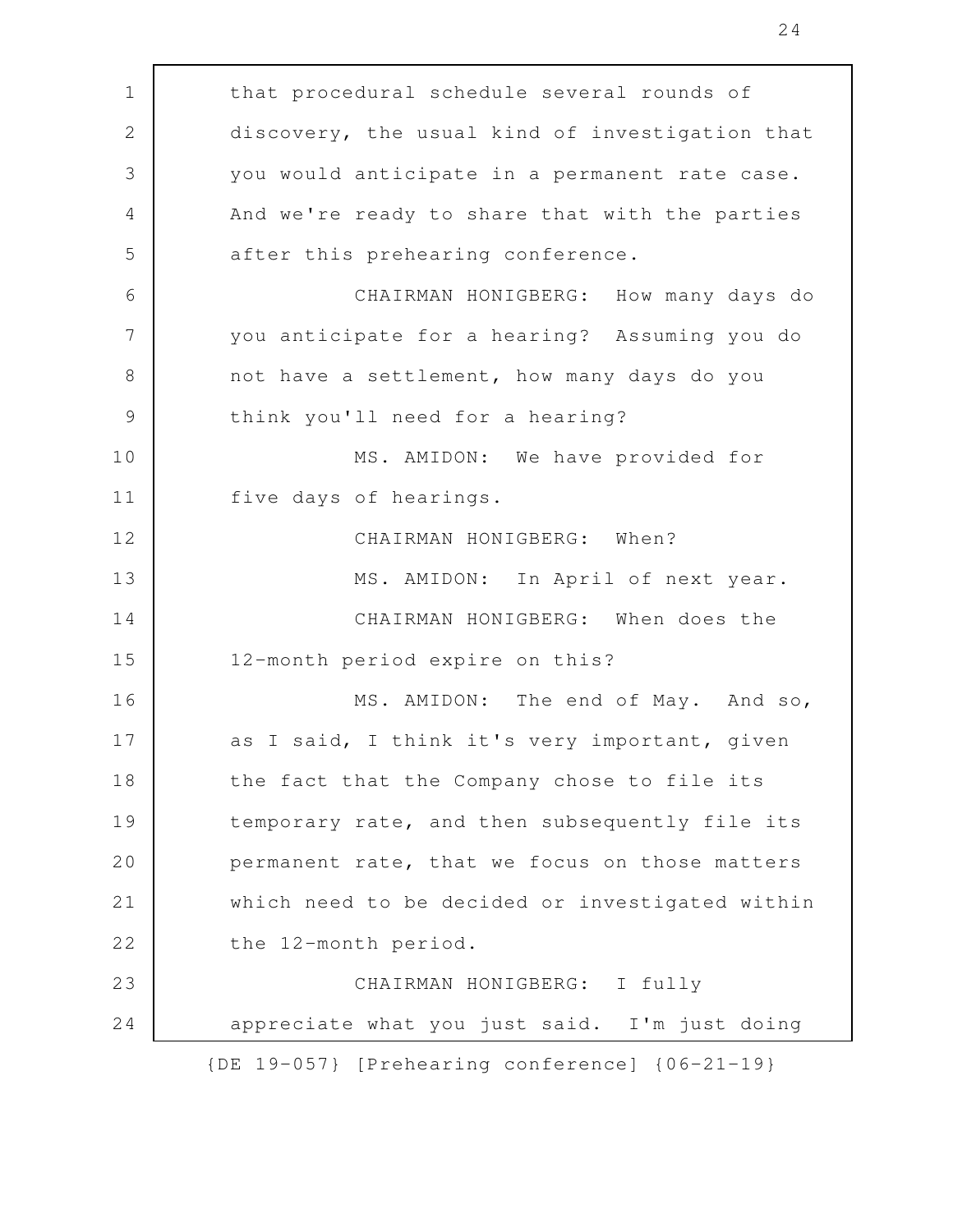| $\mathbf 1$ | the math in my head as to finishing the hearing    |
|-------------|----------------------------------------------------|
| $\sqrt{2}$  | and needing to generate an order on a contested    |
| 3           | matter that may run well in excess of 100          |
| 4           | pages, depending on how many issues aren't         |
| 5           | resolved. I'm thinking back to the Liberty         |
| 6           | rate case. I think the order on that is about      |
| 7           | a hundred pages.                                   |
| $8\,$       | MS. AMIDON: Is that the gas case,                  |
| 9           | Mr. Chairman? Is that right?                       |
| 10          | CHAIRMAN HONIGBERG: Yes. Sorry.                    |
| 11          | Yes, Liberty's gas case, which is about a          |
| 12          | hundred pages, with, I don't know, something       |
| 13          | like seven or eight issues that needed to be,      |
| 14          | because, actually, we had to resolve the whole     |
| 15          | case, because there were documents called          |
| 16          | "settlements", but they weren't -- it wasn't a     |
| 17          | true settlement, we had all the issues that        |
| 18          | needed to be dealt with.                           |
| 19          | So, I just $-$ I just want you to                  |
| 20          | think about that. And it sounds like you are       |
| 21          | thinking about it, so that you have enough time    |
| 22          | to do a contested case, and the Commission has     |
| 23          | enough time to resolve it, in the event that       |
| 24          | there's no comprehensive settlement here.          |
|             | $[DE 19-057]$ [Prehearing conference] ${06-21-19}$ |